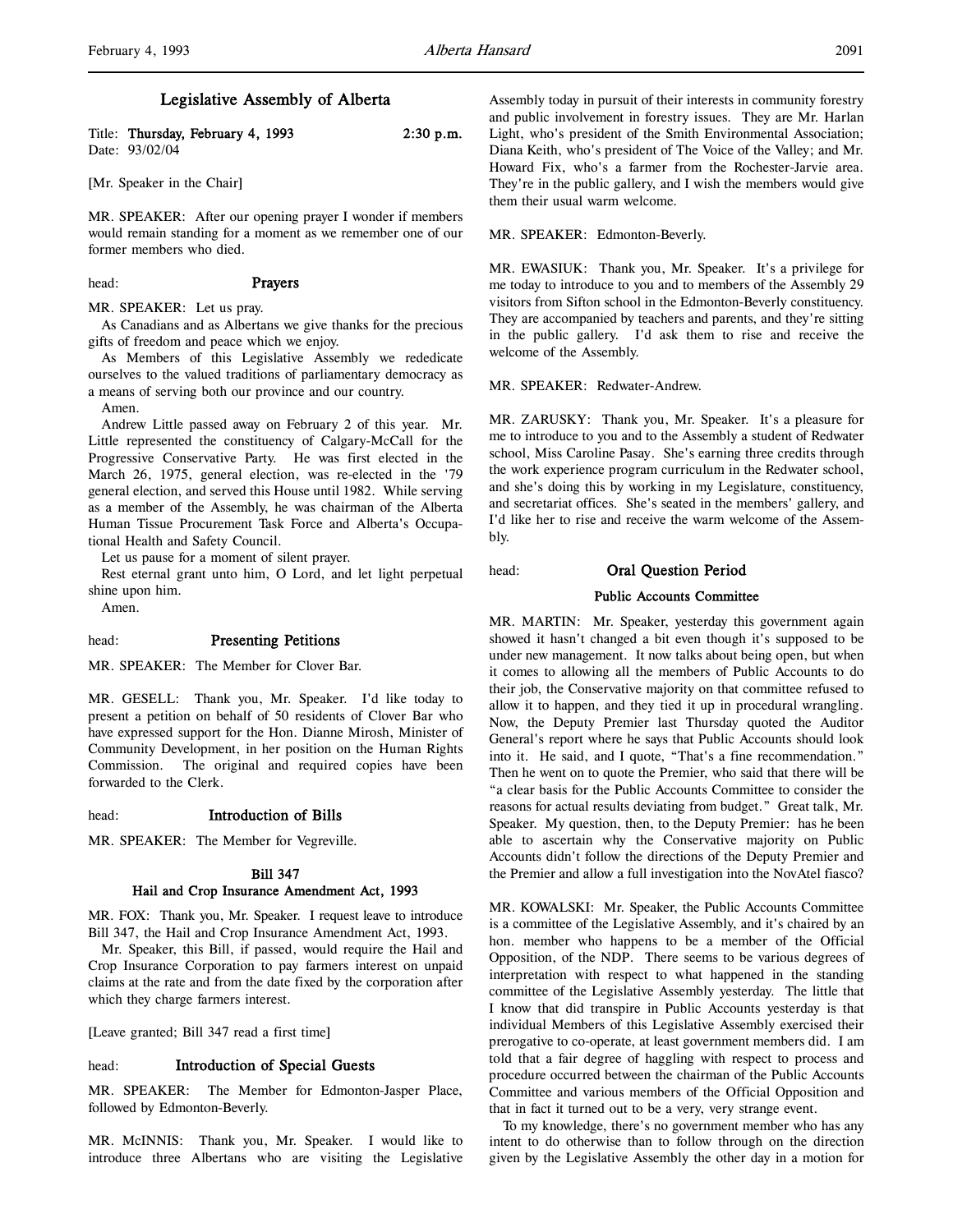it and to keep with the spirit exercised by the Premier in responding to recommendation 4 in the Report of the Auditor General on NovAtel Communications Ltd., Mr. Speaker.

MR. MARTIN: I've been a chairman of Public Accounts, and if the Conservative majority doesn't want to do anything, they don't do anything. That's the problem. They turned down everything that made sense if we were going to get into this in a serious way.

Let me quote from the Auditor General, Mr. Speaker, to talk about Public Accounts. He says, and I quote:

The lesson from NovAtel, for members of the Legislature, is that it is costly to not allow the Public Accounts Committee to do the job for which it was created.

I could go on. What he's saying is that Public Accounts doesn't do the job in the province. My question to the Deputy Premier: because of that and following from what the Auditor General talked about, will the Deputy Premier order – and I say the word "order" – the Conservative members to co-operate with the opposition so all members of Public Accounts, in the nonpartisan way that the Auditor General talks about, can delve into what went wrong with NovAtel so we never lose this type of money again?

MR. KOWALSKI: Mr. Speaker, let me make it very clear at the outset that the Legislative Assembly has directed the Public Accounts Committee to do a certain thing, and the government was supportive of that. It is most definitely not the intent of the Government House Leader to direct or order. There is a responsibility that individual members have to the Legislature. In the same way, I would not ask the Leader of the Opposition to order his members to become co-operative with their own chairman in the Public Accounts Committee. It would seem to me that there's an individual responsibility on hon. members to understand that they do have a responsibility to the people of Alberta. There's a wish of the Legislative Assembly to have a process conducted, and I think that in the spirit and the harmony of what the overall objectives of the Legislative Assembly are, they should have another meeting of the Public Accounts Committee. The chairman should be a little stronger with some of his own members. In fact, they should deal with the agenda before them.

#### 2:40

MR. MARTIN: Same old government: hide, hide, hide. It's not Public Accounts; it's Puppet Accounts.

Let me quote from the Auditor General. He says:

I hope that there will be a change of attitude in Alberta, which will result in a nonpartisan effort to change the operation of the Public Accounts Committee.

This committee can't do the job it's paid to do, Mr. Speaker. That's the reality. My question is to the Deputy Premier. By the answer, then, I think what we have to come to is this: what does this government have to hide in the NovAtel affair that it won't allow the Public Accounts Committee to do its job? What are they trying to hide?

MR. KOWALSKI: Mr. Speaker, there's absolutely nothing that anybody wants to hide. I've had the privilege in recent years of being a chairman of a standing committee of the Legislative Assembly, and I found that by working in harmony with all members of the committee, in fact great progress was made.

Now, it's also a fact, Mr. Speaker, that the Leader of the Opposition appoints the chairman of the Public Accounts Committee. If the chairman and the members that do come from the Official Opposition in fact cannot work in harmony with the determination and the resolve that's required to do what the Legislative Assembly has directed them to do, then perhaps the Leader of the Opposition should look in a mirror and ask himself the question: is there a better person within his caucus who might be able to serve as the chairman of that committee to make sure that the business of that particular committee is undertaken?

That committee can sit 365 days of the year, Mr. Speaker, if they choose to sit. There is a responsibility of this standing committee. I daresay it's quite remarkable that twice now in the last number of days appeals have come from members of the Official Opposition asking the Government House Leader to tell the committee what to do. This is a new tradition in the British parliamentary model that is quite staggering to me.

#### Health Care System

MR. MARTIN: Mr. Speaker, yesterday I mentioned that Albertans began to feel the real effect of this government's mismanagement on the NovAtels, which we can't look into, on MPI, on Myrias, and on GSR. Now the health care workers and patients are going to feel the brunt of it. As we mentioned yesterday, 101 people laid off. I really think what is happening is that the hospital boards have been told that they're going to get zero instead of the 2.5 percent that they were promised, so this is the beginning of it. I want to give the minister a chance to change this then. My first question to the minister is simply this: will she indicate to the Assembly how much health care is going to get in the next year so that they can begin to budget? Are they going to live up to their promise of 2.5 percent, or are they going to get zero?

MRS. McCLELLAN: Mr. Speaker, it has been made very clear that there has been no announcement on major grants, and Health is included.

MR. MARTIN: Open government under new management.

Mr. Speaker, let's look at the results of this. [interjections] Ordinarily it came out in the first part of January, for those backbenchers that don't understand how it works. What we really are seeing, and I looked at the Caritas resource management, is that highly skilled workers are being laid off so that lower skilled and lower paid workers can take their places. What is happening there with this announcement, to the minister, is 78 less registered nurses, 76 less licensed practical nurses, but 74 more nurse's attendants. Now, this is the government's idea of the new economy for Alberta. My question is simply this: how can this minister justify allowing the health care system to put patient care at risk by allowing highly skilled health care workers to be replaced by lower skilled health care workers?

MRS. McCLELLAN: Mr. Speaker, I did table in the House yesterday with the Caritas group's permission the plan for a reorganization, a reallocation of health care services in their responsibility. I'd remind the hon. member that I also discussed the reorganization, and I'm not going to go through this again. Less institutionalization of patients, quality of life for our patients, quality of care: those things are very important.

The thing that the hon. member seems to have a real difficulty with is that things can change, and they can change for the better in health care, and they are changing across all of Canada. The British Columbia government introduced some very sweeping changes in health care, which saw a significant reduction in hospital beds anticipated. We are moving to community care, to a different way of dealing with health care, which is a positive for the patients. I think that our primary responsibility should be to the patient, and that is what I will continue to support. I also have confidence in the Caritas group and others to look after the health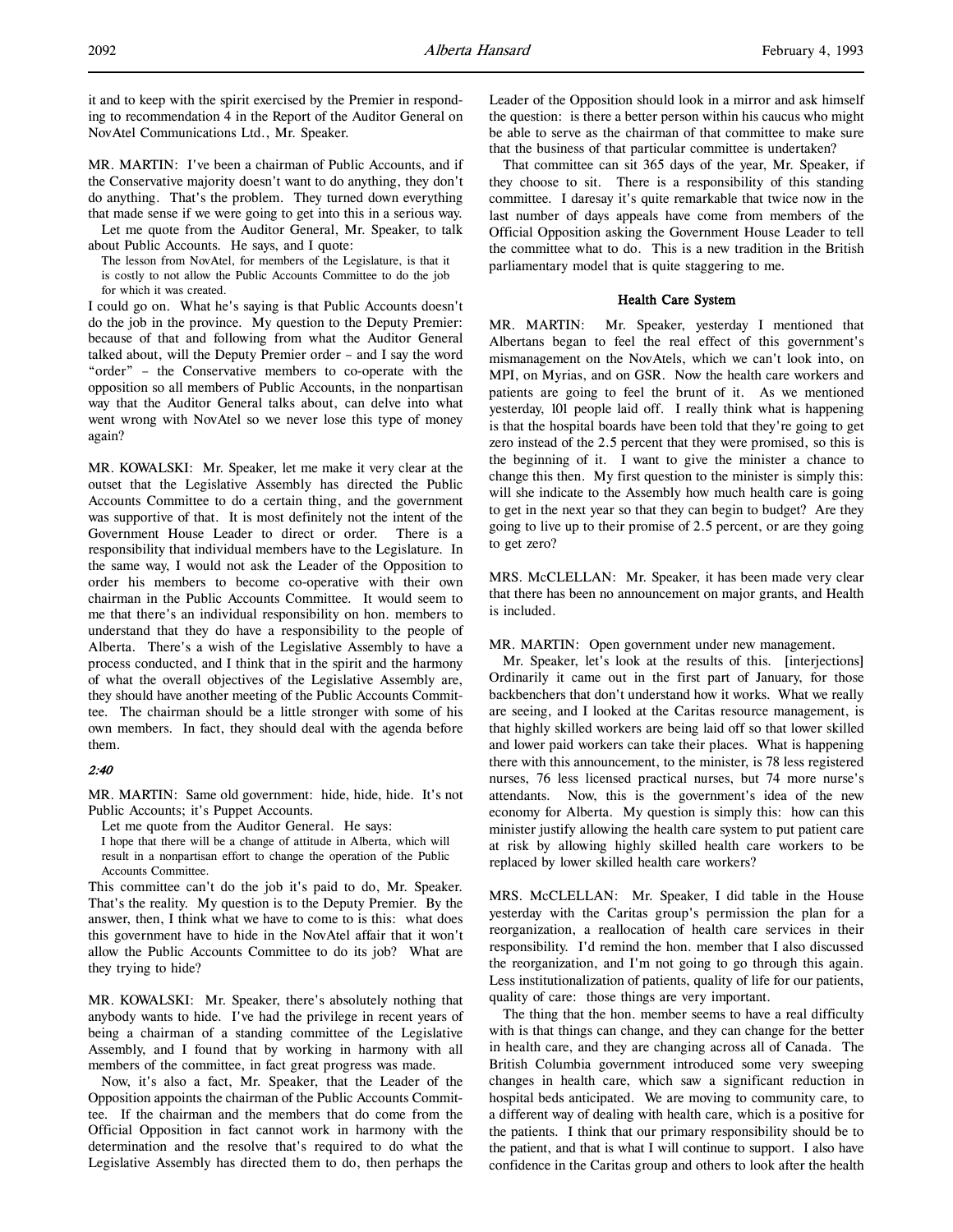care needs in their community, and that is what that group is doing, I think, in a very responsible fashion. They've laid it out with their staff. They have a plan over an extended length of time.

MR. MARTIN: Mr. Speaker, I'm glad she brought up B.C. They have a labour adjustment program as part of theirs, and they have a plan, unlike this government that just lays people off and then puts patients at risk. A very big difference, to the minister.

Let's look at this massive, fair plan that she's talking about and wonder about the morale of the employees that are there right now. I notice that the WCB says that work leave for stress is up 30 percent in the hospitals. This surely isn't going to help, Mr. Speaker. Here's what's happening. We were told on February 8 that licensed practical nurses are being laid off and then rehired, if they want, as nursing attendants for \$2 an hour less. You call this a plan? My question to the minister is simply this: how can she justify this totally unfair process when dealing with very valued employees of this department?

MRS. McCLELLAN: Mr. Speaker, yesterday I gave the House the commitment of this government to health care in the 1993 budget: \$4.3 billion, a very significant contribution, I think, to health care in this province. I also suggested that I am a strong believer in the people delivering the health care having the best plan for serving the health needs of their community, and I support them very much in doing that. There will be change in the way health is delivered. It can be positive. I think that if we all put our minds to the best interests of the people who are receiving that care and have some faith in the people who are delivering that care, we would be well advised.

MR. SPEAKER: Edmonton-Glengarry, on behalf of the Liberal Party.

#### Drayton Valley School Board

MR. DECORE: Thank you, Mr. Speaker. School trustees in Drayton Valley recently delivered on their promise to voters and downsized their administration, much in the same way as the provincial government is talking about doing. Understandably, some people in the Drayton Valley area are unhappy, and apparently some of those people have come to the Minister of Education to complain. I'm told that the minister ordered the trustees to his office, and I'm further told that he delivered an ultimatum to those trustees: either ask for an inquiry from the Ministry of Education or face the possibility of being booted out of office. My first question to the minister is this. Trustees were clear on this issue when they campaigned, Mr. Minister. Those trustees got a mandate from parents in the area. I'd like the minister to tell Albertans why he's meddling in that mandate.

## 2:50

MR. JONSON: Mr. Speaker, the Twin Rivers school division area has been the source of many phone calls, many letters, petitions, and verbal representation directly to the Member of the Legislative Assembly for that area. There have been a number of issues and possible problems identified in that particular division. I have consulted with the Edmonton regional office of Alberta Education, which is in charge of that particular area, and as a result of considering what I regarded as a serious situation where there was a certain number of very important issues that had to be resolved, I invited the members of the board of education of the Twin Rivers school division to meet with me. I outlined my concerns

very directly, and I did recommend to them that they should request an inquiry into the circumstances in that division. This inquiry could clear the air, make recommendations of a constructive nature, and improve the situation.

MR. DECORE: Mr. Speaker, that certainly isn't the impression that the school trustees have of the way they felt they were dealt with by the minister.

The minister talks about a petition. The school trustees, Mr. Speaker, say that they asked for a copy of the petition. They asked to see the petition, and the minister refused to allow them to see it. My question is this: why is the minister engaging in bully-boy tactics with elected representatives? Why?

MR. JONSON: Mr. Speaker, as Minister of Education I have overall responsibility for the welfare of students within the school systems of this province. The hon. member of the Liberal Party has mentioned a number of phrases, such as "booted out," which were never mentioned at that meeting. I think that I am exercising my responsibility as Minister of Education for the good of that particular school system. I'd like to emphasize that this investigation, if it goes forward in the form that I suggested, can be a very positive exercise and can resolve the issues that have been raised.

MR. DECORE: Mr. Speaker, clearly, the trustees are offended. Clearly, the trustees feel that they are being given an ultimatum. Clearly, the trustees feel that they are going to be booted out if they don't comply and lie down to your demands. Mr. Minister, I'd like you to take a suggestion, and that is to go to Drayton Valley, meet with all of the people, and solve this matter in a polite way and solve it in a way where there's no confrontation. Will you do that, Mr. Minister?

MR. JONSON: Mr. Speaker, the hon. Member for Edmonton-Glengarry should know that the preferable way of dealing with a complex problem such as this is to have an independent investigation. On other issues he would not be suggesting a minister go and investigate; he would be calling for an independent investigation. This is what was recommended to the board.

#### Dinosaur Project

MR. MAIN: Mr. Speaker, I have been hearing occasional radio and television spots produced by some of my former and current media employers with regard to an upcoming palaeontological show. I want to ask a question of the Minister of Community Development, not in my capacity as a former minister checking up on a current minister but as an Edmonton MLA wanting to make sure that things come off correctly here. I'm concerned about the dinosaur show. I recall that we have large dollar commitments to this, and I want to find out not from the sponsors on the corporate side, who seem to be doing their job, but what the minister of the department or the government is doing to make sure that this event's a success for Edmonton.

MRS. MIROSH: Mr. Speaker, this is a major show and a major commitment by this government to the tune of over \$8 million. I'd like to just express to the House that the government members for Edmonton have been very supportive of this project. As the Member for Edmonton-Park Allen has indicated – and I'd like to commend him for the work that he has done; as a matter of fact, all members of the Assembly should be promoting this project. It is occurring in Edmonton. It's supposed to be the greatest show unearthed.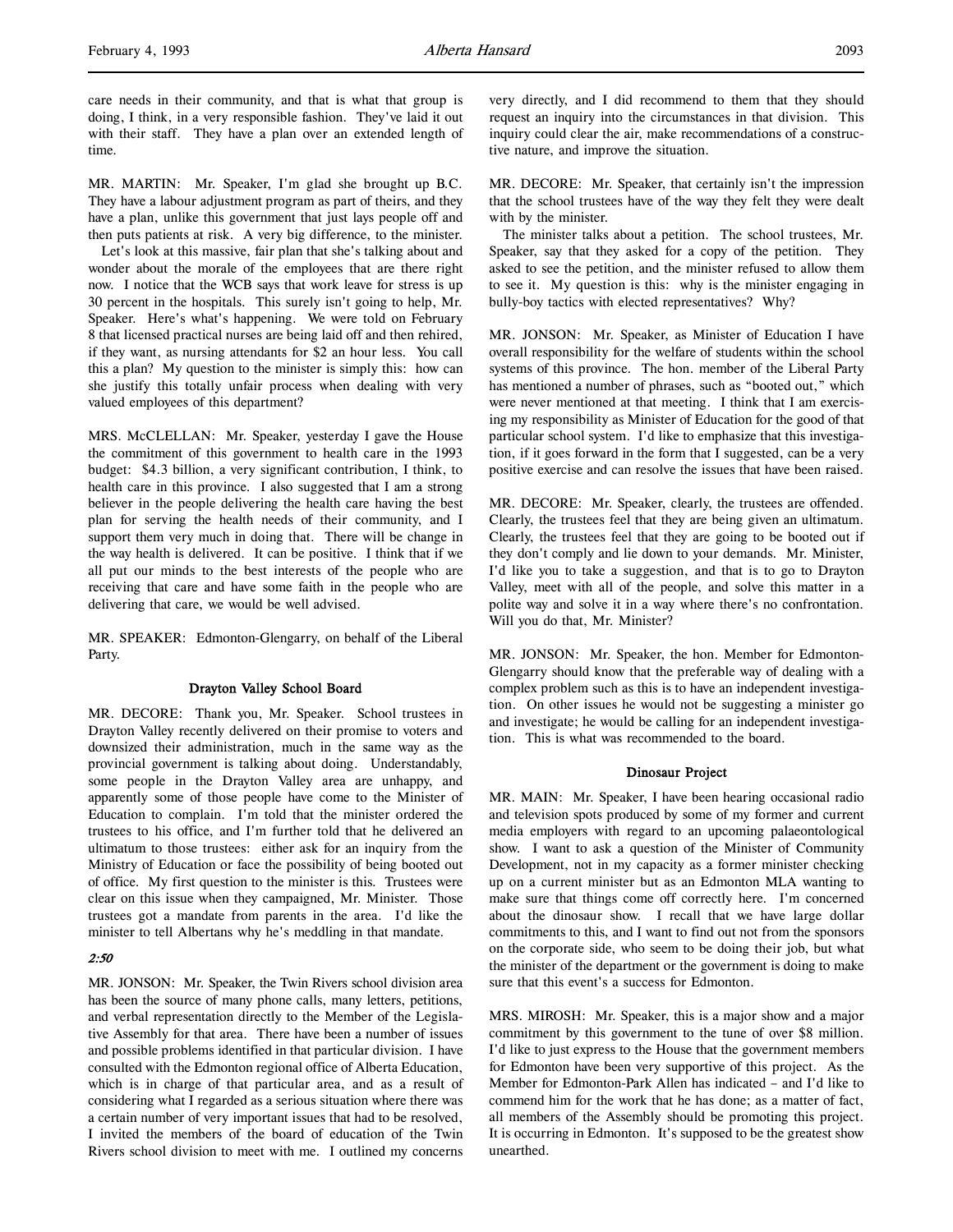MS BARRETT: May 14.

MRS. MIROSH: May 14 to July 25. All of you here should be supporting this show. I, too, am concerned about the lack of media attention to this. To date, I am told that we're committed to sending 120,000 students to the show and that there are 70,000 tickets that have been sold between the provinces of Alberta and B.C.

MR. MAIN: Mr. Speaker, I thank the minister for the commercial, but we've got big money invested in this, and I want to know what she's going to do to make sure we see some kind of a return. [interjections]

MRS. MIROSH: The members opposite don't like to hear good news, Mr. Speaker.

The Ex Terra Foundation has indicated that this show will have a return and that they are committed to repaying all government grants. The show will continue over a five- to eight-year period and plans to travel across Canada, the United States, and of course to China.

MR. SPEAKER: Edmonton-Belmont, followed by Edmonton-Meadowlark.

#### Zeidler Labour Dispute

MR. SIGURDSON: Thank you, Mr. Speaker. Alberta's labour laws are the worst in the country. While some jurisdictions are working toward greater protection for workers' rights, Alberta workers are losing their rights, and this government, quite frankly, doesn't care. A case in point is the revelation this morning that individuals who are not members of a union were allowed to have their vote counted in a decertification of the union. Would the Minister of Labour agree that it is now time to change the Labour Relations Code so that only those people who hold union membership at the time of a strike are allowed to vote on the matter of decertification?

MR. DAY: In fact, Mr. Speaker, there's no glaring revelation here. There was a labour board ruling a number of days ago actually saying who would be allowed to vote in a vote to decertify the union at Zeidler's. Now, there are different components of that, and this was very clearly laid out. First of all, those people who had crossed the picket line and had been working there for a number of years, the union members who had crossed the picket line, should be allowed to vote. That was one group that was allowed to vote. [interjection] Yes, they had crossed the picket line, and they were working.

Then there was also a group who were designated part of the unit because they were indeed replacing workers who had quit, left, and in a few cases in fact had died. They would be allowed to have the vote. Part of the working group within Zeidler's, Mr. Speaker, was not allowed to take part in the vote. Because there were still 40 strikers outside who were going to be allowed to be part of that vote, 40 inside the plant were not going to be able to have the vote. That was simply the breakdown. It's no revelation.

Now, some of the element is now before the Court of Appeal, which I can't comment on as it's being adjudicated. But that's in fact the breakdown.

MR. SIGURDSON: Mr. Speaker, when workers exercise their democratic right to walk a picket line, they watch every single day as scabs cross the picket line to take their jobs.

## Speaker's Ruling Parliamentary Language

MR. SPEAKER: Forgive me, hon. member. [interjection] Hon. member, take your place. You know well enough that you've been called to order for the use of that term before. You will not use it here. [interjection] Order. It's been ruled out of order in this House, and it's still out of order. [interjections] Order please. [interjections] Hon. Member for Edmonton-Belmont, if your caucus keeps heckling, you will lose the rest of your question.

Edmonton-Belmont on a supplementary.

MR. SIGURDSON: Mr. Speaker, I thought you might rise on that, sir. I've got a photocopy of the Oxford Dictionary, 7th edition, page . . .

MR. SPEAKER: Hon. member, take your place. [interjection] Take your place, hon. member.

Edmonton-Meadowlark. [interjections] Order please. [interjections] Order. [interjections] Order. [interjections] Take your place. [interjections] Park yourself, please. [interjections] Sit down, hon. member. Thank you for the theatrics.

REV. ROBERTS: It's not theatrics; it's injustice. [interjections]

MR. SIGURDSON: Theatrics? What a crock. You call this theatrics? You ought to be ashamed. The whole bloody works ought to be ashamed.

MR. SPEAKER: Thank you, hon. member, for that exchange. Edmonton-Meadowlark. [interjections]

## 3:00 Mortgage Properties Inc.

MR. MITCHELL: Mr. Speaker, last year the former president of MPI wrote an extensive and well-documented account of conflict of interest on the board of MPI. The former president coincidentally is no longer employed at MPI. The author of a secret internal investigation apparently made into those allegations has been promoted to the board. To the Minister of Municipal Affairs: what kind of confidence can we have in this investigation when it was done internally, in secret, and when the government is afraid to release it?

DR. WEST: Mr. Speaker, there were certain allegations that came up in reference to the operation of MPI by a former employee. That was investigated by the minister of the day. They could not confirm any content to the allegations but did take steps to look into the operation of MPI and did so by strengthening the conflict of interest policy at that time. They looked at the role of the board of directors and the management of MPI and clarified them. They did a review of the financial controls. Monthly reporting by MPI to Alberta Mortgage and Housing was instituted at that time, and they also asked MPI to look at controls on their legal fees and other administrative costs.

MR. MITCHELL: These actions would suggest, Mr. Speaker, that in fact the department actually found something that was worth acting on, in which case it would behoove the ministry to release the report so the public can see what in fact was found. Why has the minister not yet released any kind of report on this investigation? Is it because an official one wasn't properly or really even done, or is it because its findings are far too embarrassing for this government?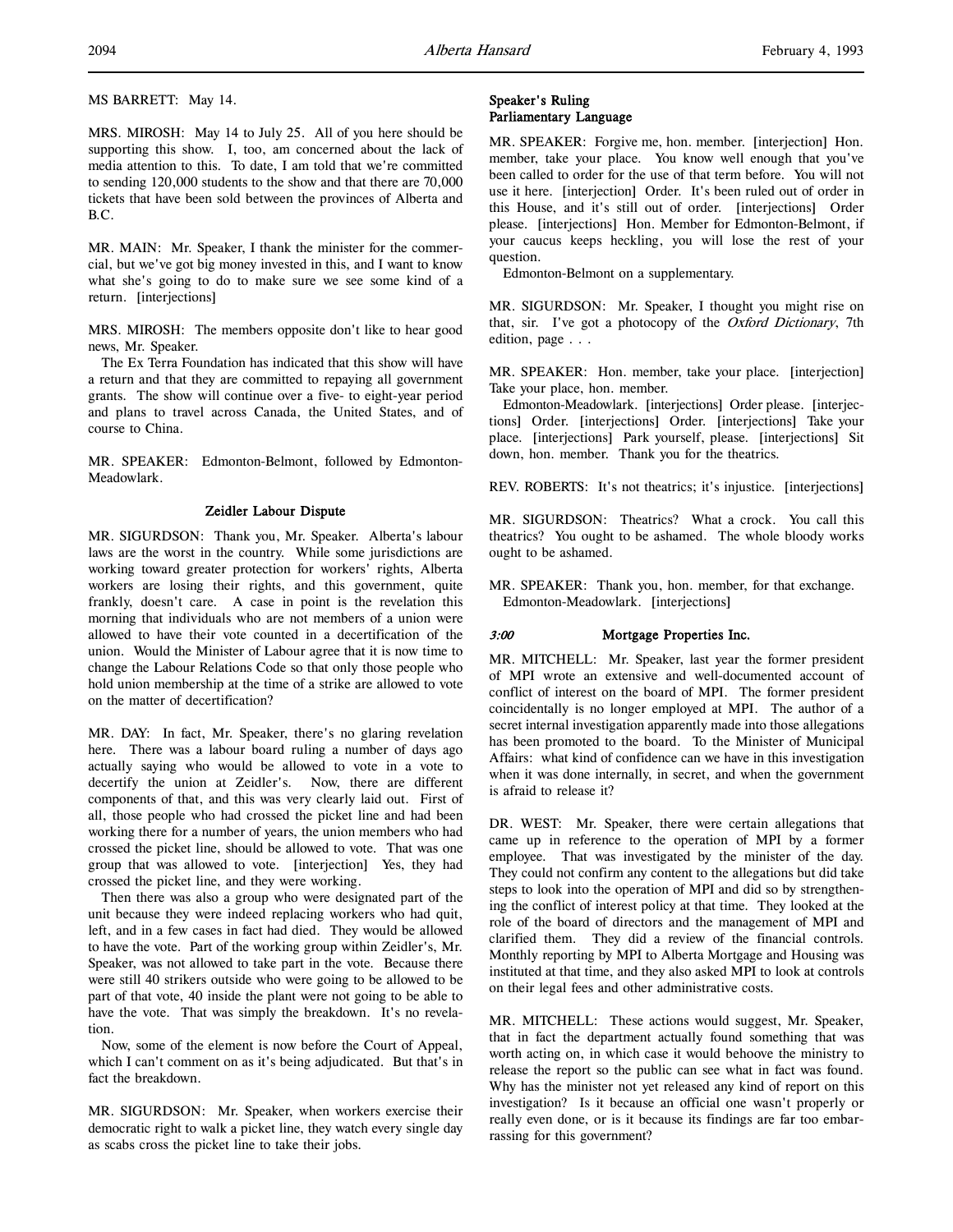DR. WEST: Mr. Speaker, there were two questions there. The answer to the last question is no.

MR. SPEAKER: Smoky River, followed by Edmonton-Jasper Place.

#### Hunting Regulation

MR. PASZKOWSKI: Thank you, Mr. Speaker. My question is to the Minister of Environmental Protection. I've recently had a series of calls from guides and outfitters in the Smoky River constituency regarding the establishment of firm dates for the 1993 hunting season for moose, elk, and deer. The guides and outfitters book their hunting season a year or two in advance, so to them this is a very important issue. Can the minister provide the guides and outfitters with some firm establishment of dates at this time?

MR. EVANS: Mr. Speaker, to the hon. member, I appreciate the concerns of his constituents. Recently there's been really a pretty substantial disagreement arise between fish and game associations and outfitters and guides in northern Alberta and a number of wildlife animal units. There has been a concern as to the quantity, particularly of moose, both bulls and cows, which are available for the hunt. Now, allocations to outfitters and guides of course are based on the availability of the resource. So what we have done in the department, hon. member, is ask for an inventory of the animals which are up in those wildlife management units to ensure that we do have the kind of resource that will enable us to assure those outfitters and guides a reasonable hunt for their customers, because it is very important to your northern economy. I expect really that we will have the results of that inventory in the next couple of days, and I will be looking at it very carefully and announcing the season as soon as I can thereafter.

MR. PASZKOWSKI: A supplementary to my first question. To the minister: will there be exceptions for those guides and outfitters who booked their clientele a year or two ago?

MR. EVANS: Mr. Speaker, as the hon. member is aware and certainly other members of the House are aware, allocations are based on the availability of the resource, the sustainability of the resource. So it is extremely important that we recognize that. I think all of the outfitters and guides in Alberta are well aware of it as well. They want to be sure that they are able to continue with their business on a yearly basis. That's why it's so important that we have inventories. That's why it's so important that we know what we can allocate. Hon. member, presuming that we have the available resource, we will certainly say, "Yes, you will have that hunt," but we can't guarantee it. It's not the hunt that is of paramount importance; it's the availability of the resource, the animals in the north.

MR. SPEAKER: Edmonton-Jasper Place.

#### Forest Management

MR. McINNIS: Thank you. Mr. Speaker, in the past few days I've learned that the Minister of Environmental Protection has finally agreed and ordered that Alberta-Pacific Forest Industries, Al-Pac, must conduct a community involvement program before any of their annual operating plans or detailed harvesting plans are approved. I would like to believe this is a step forward, in line with the announcement by the industry yesterday that they support ongoing public consultation. It seems that everybody supports the rhetoric of community forestry now, but I would like to ask the minister to explain something which has troubled the entire forest industry development up to this date. Will he explain what system, mediation or arbitration, he has put in place to resolve issues between the community and the forest industry so that those are taken account of and dealt with before logging's done and not simply ignored.

MR. EVANS: Thank you, hon. member. As the hon. member is aware, there is an advisory committee of interested parties, people who are directly affected by the Al-Pac FMA, who have been meeting on a regular basis since 1989 or 1990. I stand to be corrected on the dates, hon. member. That committee has been really quite concerned about allocations. They really want to be sure that they have full input into all of the issues surrounding the FMA.

What I'm doing, hon. member, because I think that's very important – that public input has to be complete public input, and this is consistent with the recommendation from Dr. Bruce Dancik's expert panel that we must have more effective public input. So we are going around the province. We're going to be communicating with the forest industry and others to develop as broad as possible a public input process. That's what's been recommended by the folks who are on that advisory committee for Al-Pac, and I think it's a very positive recommendation that they've given us.

MR. McINNIS: Well, Mr. Speaker, perhaps a specific example would cut through the long-winded explanation. The Big Bend area between Slave Lake and Athabasca is scheduled for logging this winter pursuant to a final harvesting plan which was delivered to the department last October. In view of the fact that there is widespread public concern in the local area about Al-Pac's logging and in view of the fact that there is an integrated resource planning process under way, I wonder if the minister has decided to honour a request delivered to his office on Tuesday by residents of the Big Bend area that the Big Bend logging show be suspended until the community involvement process is complete.

MR. EVANS: Well, thank you, hon. member, for bringing that to the attention of the House. As you mentioned, that request came on Tuesday. I've certainly not the expertise to look at that matter myself and come up with that kind of conclusion. I've asked that the matter be looked at carefully. I'm waiting for a response from my staff. I will look at that response, and then I will get back to those folks as soon as I can.

MR. SPEAKER: Vegreville, followed by Westlock-Sturgeon.

#### 3:10 Ethanol

MR. FOX: Thank you, Mr. Speaker. Over the last seven years as agriculture spokesperson for the New Democrats I've stood in my place time and time again trying to convince this government of the benefits to agriculture, the environment, and rural economic development of a grain-based ethanol industry. It's like talking to a wall. Today, in spite of all the claims of this government that ethanol is an industry that's going nowhere, it's continuing to thrive and develop in other provinces. In Weyburn, Saskatchewan, today a new, very exciting announcement: an integrated ethanol plant, producing ethanol and human grade food products as a sideline, is being built in that town in southern Saskatchewan using Alberta entrepreneurial expertise in energy. TDI Projects from Edmonton and Bellringer Resources of Calgary have to go to Saskatchewan to do the job. I'd just like to ask the minister of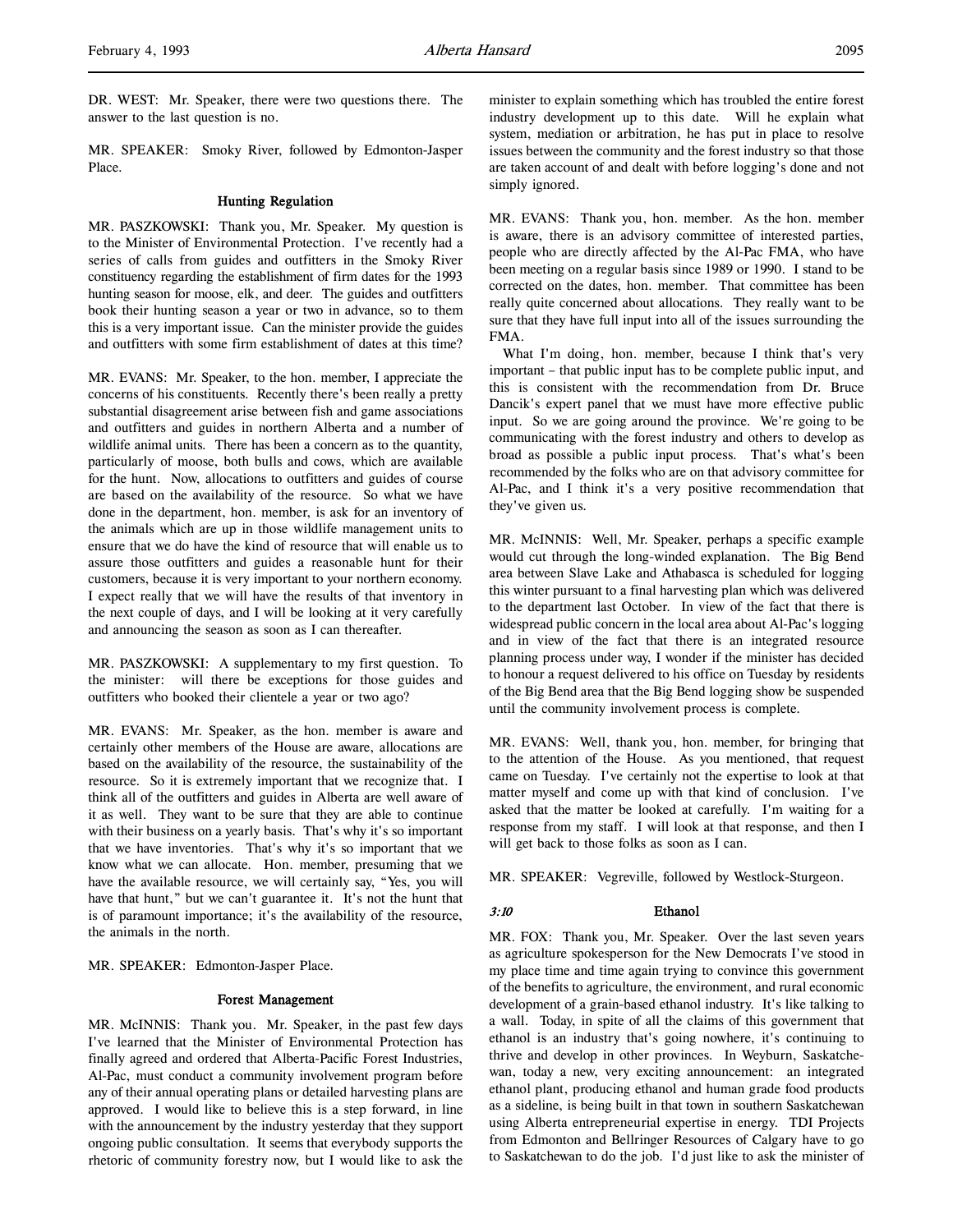agriculture when he and his government colleagues are going to wake up, recognize the benefits of an ethanol industry to rural Alberta, and do something constructive.

MR. ISLEY: Mr. Speaker, let me say at the outset that this government is not anti ethanol. Let me say that I'm very pleased if Alberta-based engineers are involved in developing ethanol projects in other jurisdictions. Let me also state very clearly that we have a 9 cent a litre incentive that is available to the industry, but at this point in time, with probably four active proponents looking at the industry, none of them feel that it will go without a direct government subsidy. All of the other plants that we're aware of in Canada, in the U.S.A. are getting direct subsidies over and above the tax relief on fuel. It would appear, in discussing it with groups, that the subsidy level appears to be moving down over the years, and there may be a point in time when this industry makes sense without direct government involvement.

MR. FOX: Mr. Speaker, farmers, their families, and the communities they support in Alberta would be much happier if those jobs were being created in this province using grain grown by producers in this province. I wish the minister would understand that.

He mentions projects. There are proponents in places like Two Hills, Vegreville, Sexsmith, Provost, people that are anxious to do something, but they're not getting any co-operation from the government. I wonder if the minister of agriculture would agree to meet with his colleagues from Saskatchewan, Manitoba, and British Columbia to make sure that the incentive programs in our province are at least equal to those in other provinces so that when an industry develops, it has as much chance to develop here.

MR. ISLEY: Mr. Speaker, this minister is not adverse to meeting with anyone. I've had numerous meetings with my colleagues from the other provinces on a variety of issues, not this one to any degree.

Let me point out to the hon. member that the integrated plant that he talks about has to have grain coming in the back door. There's an ethanol production unit, and any of them that are achieving viability have a feedlot going out the front door. Now, you can create with less investment virtually just as many jobs if you bring in the feedlot, which many of our producers have done. They've done extremely well at them without direct government programs. I will not build an industry based upon a subsidy.

MR. SPEAKER: Westlock-Sturgeon.

#### Lamb Processors' Co-op Ltd.

MR. TAYLOR: Mr. Speaker, this government sold Lambco, the only lamb slaughter and processing facility in Alberta, in 1991 with a one and a half million dollar interest free loan for 15 years. That's a subsidy of about \$150,000 a year under today's market conditions. The Lambco people have recently built a large feeder lot which is operating in competition with quite a number of free enterprise, nonsubsidized Alberta lamb feeder lots. Will the minister assure Albertans that none of the money that this government provided in subsidies for lamb processing has leaked over and is now operating a feeder lot in competition with free enterprise?

MR. ISLEY: Mr. Speaker, I'll be reviewing the hon. member's notes in Hansard, because I'm not sure that he's got an accurate handle on what the financing deal was when Lambco was

privatized. I can't clearly remember it; it's been quite some time since we achieved that privatization.

One of the weaknesses that the hon. member should know existed in the lamb production industry in this province prior to the privatization was the need of a continuous flow of product into the plant to the consumer so that you could market Alberta lamb on an ongoing, year-round basis. In order to do that, you've got to get a feedlot industry in between the producers of the lambs, the primary producers, and the feedlot to flatten out the flow. We have some private-sector feedlots. Lambco I understand has moved in that direction as well. To the best of my knowledge in the communication I'm getting from lamb producers in the province, that is something that pleases them very much.

MR. TAYLOR: Mr. Speaker, it's rather shocking to learn that the minister does not know where the subsidies go that he's paid out. I understand that he cannot remember the exact amount, but surely they should be policing where government grants and government money are going so it isn't being used to try to harm our private enterprise sector. Would I then get an assurance from the minister that he will check into it, and if indeed he finds that money is going from the processing facility over to feedlots in competition with other feedlots, he will order it stopped?

MR. ISLEY: Mr. Speaker, I will certainly review the deal that I announced when we privatized Lambco and share the accurate facts with the hon. Member for Westlock-Sturgeon. I would ask the hon. member, if he's getting any feedback from the lamb industry in this province that they're not satisfied with the way Lambco is being operated, he should recall that we kept some types of golden shares in there to provide leverage so that the only federally inspected lamb plant in western Canada continues to serve Alberta and western Canadian producers.

MR. SPEAKER: Grande Prairie, followed by Edmonton-Highlands.

#### Crystal Park School

DR. ELLIOTT: Thank you, Mr. Speaker. To the Minister of Education. Crystal Park school in Grande Prairie is known both nationally and internationally for its excellent work being done with both regular students and those with special needs, many of whom require frequent health care services. The flaw in the system is the inability of the school board to access health care dollars for these special health care needs. Now, I'm asking the minister to update the Grande Prairie constituency on the progress in resolving this dilemma.

MR. JONSON: Mr. Speaker, considerable progress has been made over the last number of years in terms of dealing with better education for students with special needs. The hon. member is certainly quite correct in that Crystal Park school is a fine example of the best possible programs that can be put in place in the province at the present time.

Now, at the present time, Crystal Park, via the Grande Prairie public school board, receives the special education block grant per pupil and the high-needs grant for high concentrations of specialneeds students. That amounts to a substantial amount of money. However, as I understand the issue that is building, it is an issue of providing adequate care and therefore funding for medically fragile students who need health-related care. This is a situation that certainly needs to be looked at. The government has established an interdepartmental deputies committee to look at co-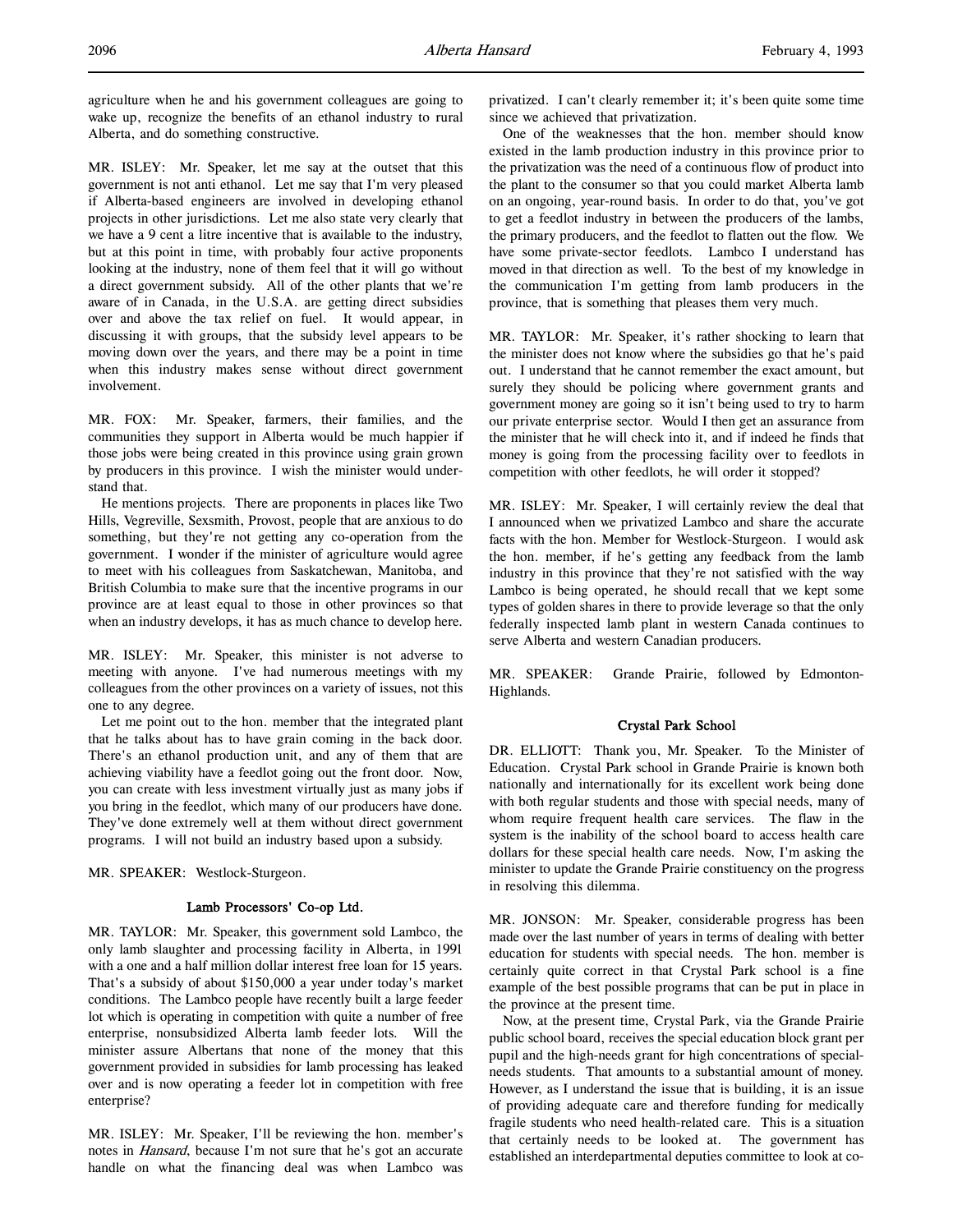ordination of services of this type. I hope that it will soon be making progress on the topic and that the issue the hon. member raises can be addressed.

DR. ELLIOTT: Supplementary, Mr. Speaker. With reference to the committee, has this committee planned on meeting with officials in Grande Prairie, or will they be planning on convening with the officials?

MR. JONSON: Mr. Speaker, I think that certainly this committee would be well advised to meet with one of a number of places in the province where they have this type of problem and in other places where they're dealing with the co-ordination issue. I don't know if the committee would be going to Grande Prairie in particular, but I plan to go to Grande Prairie in the near future.

#### 3:20 Home Care

MS BARRETT: Mr. Speaker, the new Health minister keeps talking about big changes in the health care field. They're going to move towards community care, which means more home care, which they won't fund adequately. Well, I have a case that is so bizarre you won't believe it. I won't read her name. A 37-yearold quadriplegic woman whose husband is paid the grand sum of \$268 a month to look after her is being told by the department that she has to go to external sources for home care to look after her. Now, that is going to come to \$3,800 a month, which is \$800 higher than the ceiling for home care and puts an incredible burden on the local health unit. My question to the minister, who I know has got this letter, written October 30: is the minister going to insist that the local health unit spend all that money to look after this quadriplegic woman, or is she going to allow, in this case, her husband to continue to look after her for such a small amount of money?

MRS. McCLELLAN: Well, Mr. Speaker, I think it would be a little bit inappropriate of me to discuss an issue that the member is reading off a letter that may or may not be in my office as of that date.

On the issue of home care, I explained it, I think, fairly fully in the House yesterday. There was just under a 10 percent increase in home care spending in this province in the 1992-93 budget. Overall in the last few years it has increased substantially. We have a process in place where we have a single point of entry, an assessment in the community. Certainly we've moved to supports for people under the age of 65 in home care, which I think is very positive. If the member would care to share the information, I would prefer to discuss this patient's difficulties outside the Legislature.

MS BARRETT: Mr. Speaker, I talked to the woman last night, and she has a reply from the hon. minister, the current minister, so I know the minister has read this letter. She's also signed a reply saying that the government doesn't know.

My point is this, Mr. Speaker. We've got a home care crisis. Hospital beds are closing, and people can't get home care. When is the minister going to get the government to announce an additional infusion of funding for home care so we don't get people staying in hospitals instead, which is more costly, and we don't get stupidities like spending thousands of dollars on home care instead of hundreds of dollars for a patient?

MRS. McCLELLAN: Again, Mr. Speaker, the member is asking me to comment on a letter that she has in her hand that I do not,

and I think it would be highly inappropriate and irresponsible of this minister to comment on that.

## Point of Order Reflections on a Member

MR. SPEAKER: A point of order was raised during question period. The Member for Calgary-Forest Lawn on a purported point of order citing the appropriate citation.

MR. PASHAK: Thank you, Mr. Speaker. I rise under section 23(h), (i), and (j) of our Standing Orders. For the benefit of members I'd just briefly read the citation. It says that

- a member will be called to order by Mr. Speaker if that member . . .
- (h) makes allegations against another member;
- (i) imputes false or unavowed motives to another member;
- and more particularly in this case
- (j) uses abusive or insulting language of a nature likely to create disorder.

Earlier in question period, Mr. Speaker, the Deputy Premier I believe said – and I haven't had an opportunity to scan the Blues as of yet, but he did imply that the Chair of the Public Accounts Committee was incompetent, not able to do his job properly, and on the basis of that assertion I would ask that the Deputy Premier either withdraw those remarks or provide some supporting evidence.

Mr. Speaker, I'd just like to say – and I don't want to say this defensively but just by way of explanation – that the meeting of the Public Accounts Committee which occurred yesterday was a particularly difficult meeting to chair. First of all, it's always difficult for a member of an opposition party to chair a committee that has a majority of people who belong to another and sometimes an antagonistic group that are present at a meeting. I mean, that's the nature of opposition parties: to engage sometimes in dispute. Generally speaking, I would like to say that I've had the full co-operation of the majority of members on that committee over the seven years that I've chaired that committee, and never once has a single member of that committee had to appeal a decision that I've made to the Assembly or bring me to account.

I do try to keep politics out of the proceedings of the Public Accounts Committee as much as I'm possibly able to do that, but yesterday it was very clear that members of all parties came into that meeting with, I would suggest, political agendas. I anticipated that, and I asked for the support of the Legislature through Parliamentary Counsel being with me, and with every single ruling, even though I basically know what the rules of procedure are, I asked him to confirm them. To my knowledge there wasn't a single ruling that he did not agree with. So by casting aspersions on me, Mr. Speaker, I think the Deputy Premier is also casting aspersions on the Legislative Assembly itself and its processes. I refer that matter to you for your judgment.

MR. KOWALSKI: Mr. Speaker, quite a remarkable point of order. The hon. member has admitted that he hasn't had a chance to review the Blues. Well, I certainly will have to point out that this order just came up, and I would really welcome the opportunity to review the Blues with respect to this. I don't recall using the word "incompetent." I might just point out that I have checked Beauchesne, though, and the use of the word "incompetent" is not ruled out in Beauchesne, but as I said, I don't recall having said this.

Mr. Speaker, if a minister of the Crown got up every day and tried to rationalize what happened in a previous meeting, it would be quite a remarkable performance. I do notice this matter was brought to the House by the Leader of the Opposition.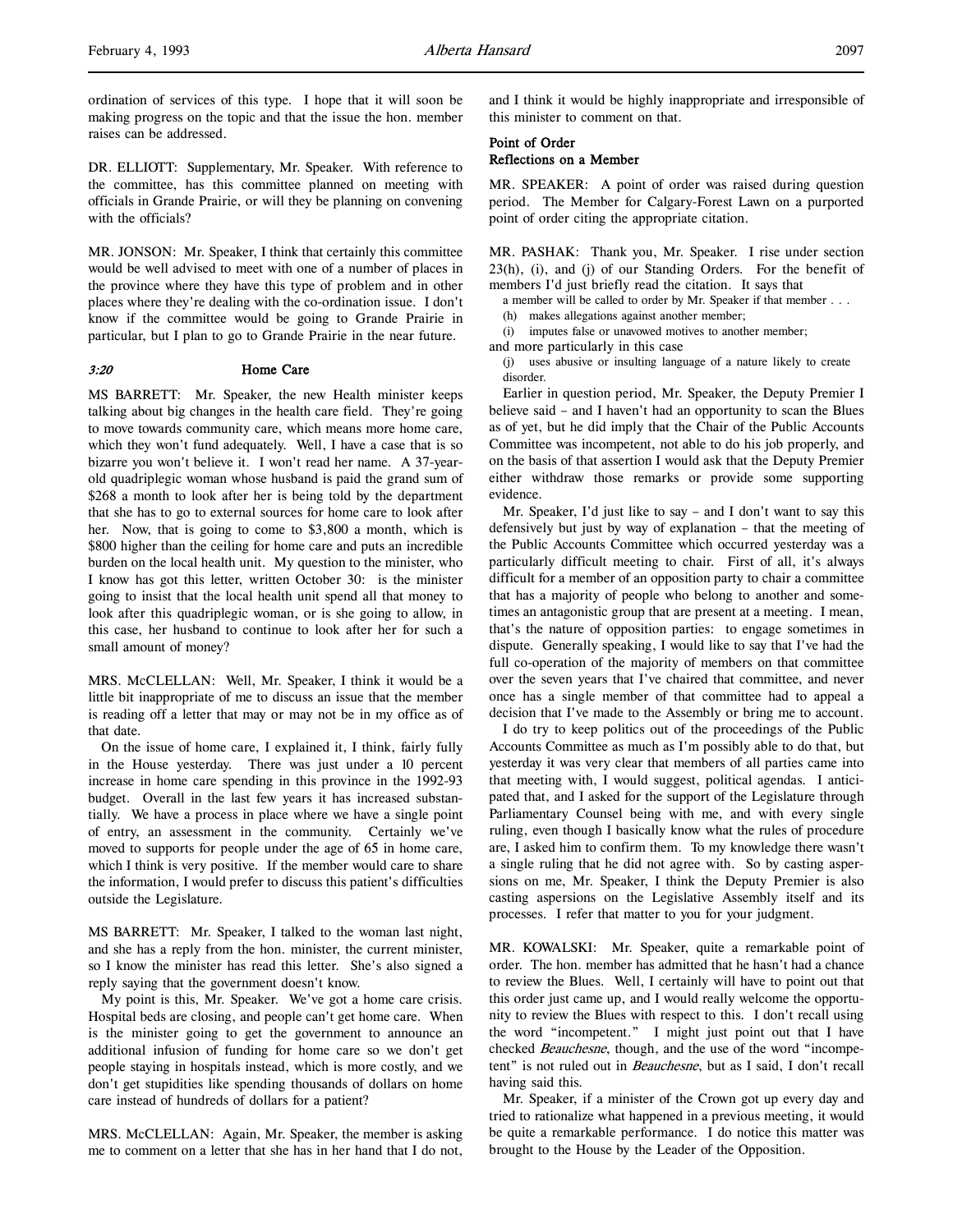Mr. Speaker, I'd be happy to review the Blues, as I'm sure the member himself wants to review the Blues, because he put forward this point of order not really sure in his mind. I don't know how you can rule on a point of order, Mr. Speaker, if the person who is advancing the point of order is not sure if there is a point of order. I certainly haven't had a chance to review the Blues to see if there is one. So if we had some time to deal with this tomorrow, it would be helpful.

MR. SPEAKER: Point well taken. The Blues will be referred to not only by both members involved but also by the Chair. If the issue is not dealt with tomorrow, it will be dealt with on Monday, as the Speaker does not intend to be in the House for all of question period tomorrow so that I might attend upon the funeral of one of our previous members.

The Chair would also like to point out for the consideration of all members of the House *Beauchesne*  $760(3)$ , where this part appears: "Committees are and must remain masters of their own procedure." Indeed, matters that occur in committee are to be dealt with in committee. Until such time as there is a report from the committee to the House, it is not the business of the House to be dealing with those issues. That's a long-standing parliamentary tradition in this country.

## Speaker's Ruling Parliamentary Language

MR. SPEAKER: Now, with respect to another incident that occurred during question period, the Chair would point out that in parliamentary tradition in this province on a consistent basis the Chair has ruled that the phrase "scabs" is unparliamentary in this Legislature. This occurred on August 15, 1989. At that time it was drawn to the attention of the Member for Edmonton-Kingsway. On May 1, 1990, it was drawn to the attention of the Member for Edmonton-Centre, and on May 4, 1990, it was drawn to the attention again of the Member for Edmonton-Kingsway.

The Member for Edmonton-Belmont in the course of his comments mentioned that he knew full well that this Chair was going to rule against him, and that is indeed trying to lead on the House, and also then persisted in not coming to order when the Chair attempted to bring the member to order. The member also refused to take his place when the Speaker was standing, and that continued, and then we had other events transpire.

The Chair will beg the indulgence of the House as I read from Beauchesne two sections which will now apply:

192. Because the suspension of a Member sometimes is seen as an extension of the political issue which has lead to the disorder, rather than the more important duty of Members to respect the decisions of the Speaker, from time to time Speakers have resorted to other methods to discharge their duty to maintain order in the House. On several occasions Speakers have refused to hear Members who have, in the opinion of the Chair, exceeded the bounds of orderly conduct. 193. The Speaker has stated that when unparliamentary language has been used, and when a Member has refused to comply with the request of the Chair to withdraw the offending words, naming and suspending a Member is no discipline whatever.

In such cases Members who have breached the rules and who have refused to restore themselves to the grace of the House will not be recognized by the Speaker. A member so treated has subsequently apologized to the Speaker and to the House.

The Chair invokes that. While the Member for Edmonton-Belmont may attend upon the House, he will not be recognized by the Chair or any occupant of the Chair until such time as he rises in the House with prior notice to the Speaker, withdraws the offending phrase, and apologizes to this House.

One other item of business will now have to be held because it dealt with a Bill which the Member for Edmonton-Belmont had sponsored; therefore, that decision will not be made until next Tuesday.

| head: | Orders of the Day        |
|-------|--------------------------|
| 3:30  |                          |
| head: | <b>Written Questions</b> |

MR. DAY: Mr. Speaker, I move that written questions on today's Order Paper do stand and retain their places.

[Motion carried]

#### head: **Motions for Returns**

MR. DAY: Mr. Speaker, I move that the motions for returns on today's Order Paper stand and retain their places with the exception of the following, which would be motions for returns 375, 380, 381, and 382.

[Motion carried]

#### Mine Inspection Reports

375. Mr. Gibeault moved that an order of the Assembly do issue for a return showing all mine inspection reports carried out by the department of occupational health and safety from the 1988 to 1991 calendar years inclusive respecting the Grande Cache, Cardinal River, and Star-Key coal mines.

MR. GIBEAULT: Mr. Speaker, after almost a year of nonresponse from the government in asking for this information, I hope that today we might get it. Just to remind the members after such a long delay, the reason we asked for this information was: members may recall a mining disaster last year in the Westray Mine in Nova Scotia. Of course it was the concern of members of the New Democratic caucus in any event. We wanted to ensure that such a disaster would not be possible to happen in Alberta. We wanted to make sure that every possible effort was being made in terms of health and safety reports, procedures, what have you, to make sure that we had safe mining practices in the province of Alberta. It's an important industry in our province, an important contribution to the economy in this province. Many Albertans earn their livelihoods in the mining industry. It's very important that miners, their families, and the people of Alberta have confidence that the best and most complete safety programs are in place to ensure that we do not have such a horrible disaster as occurred at the Westray Mine in Nova Scotia. Even though it's a year late, I'm looking forward to a positive reply from the minister.

MR. DAY: Mr. Speaker, I share the member opposite's concerns for safety in the workplace. It's a priority of this government and this minister. I don't know about a year's delay. I've only been responsible for this for a few days here in the House, and I'm happy to accept this.

MR. SPEAKER: Thank you. Call for the question?

HON. MEMBERS: Question.

[Motion carried]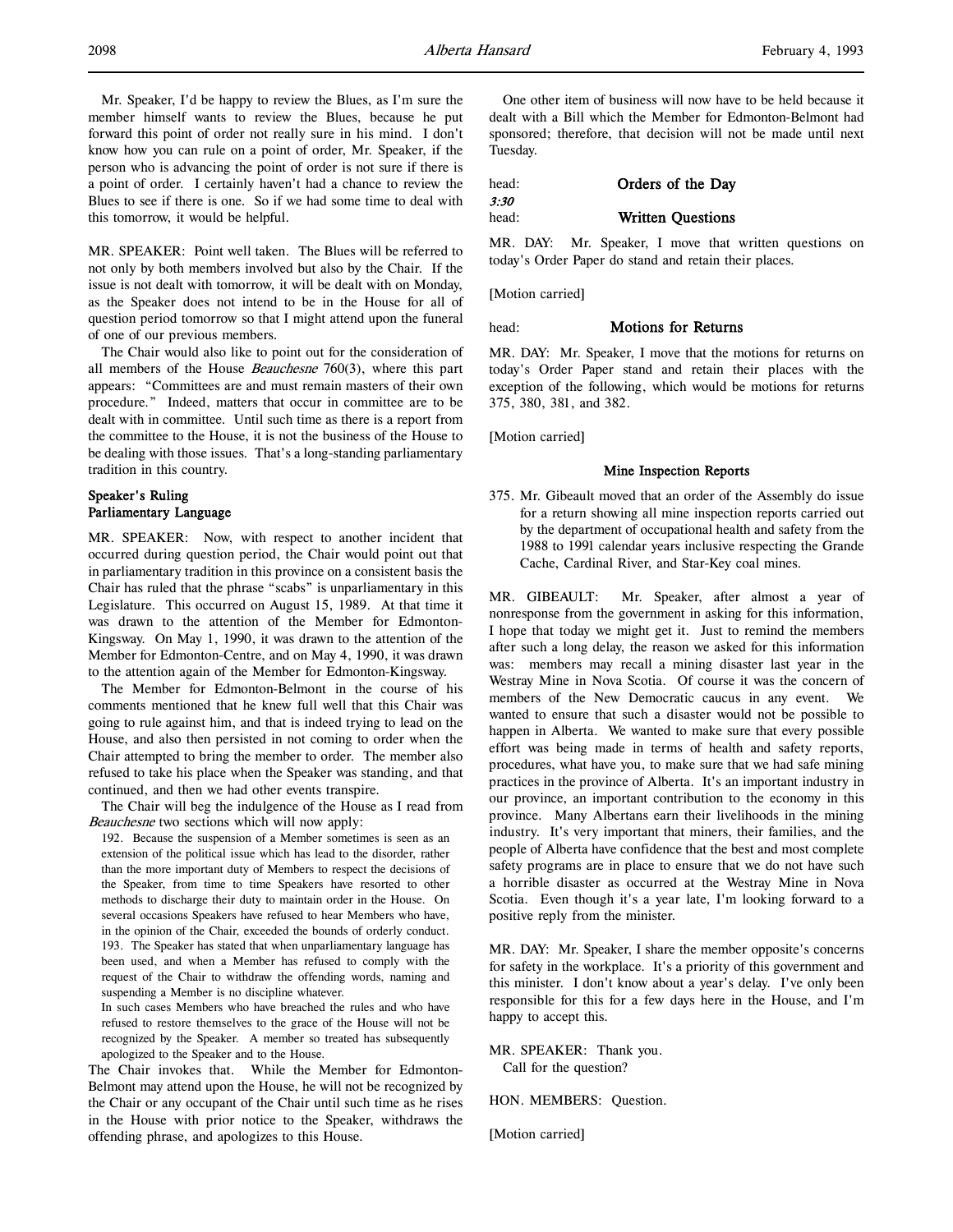380. Mr. Doyle moved that an order of the Assembly do issue for a return showing a map and list of addresses detailing the location of every single-cell wastewater stabilization pond which is drained into Alberta waterways and licensed to operate in Alberta pursuant to section 4 of the Clean Water Act as of January 25, 1993.

MR. DOYLE: Mr. Speaker, I've been notified that the minister would like some amendments made, and I have that paper before me. I preferred to know exactly how much wastewater is flowing from every single-cell stabilization pond within the province and into Alberta waters. Unfortunately the minister has not agreed to give me that, but I will accept the amendments he made. I understand there are more than municipalities putting their wastewater from their stabilization ponds into Alberta waterways.

MR. SPEAKER: Thank you.

Hon. minister, with respect to amendments, I gather.

MR. EVANS: Thank you, Mr. Speaker. When I took a look at the motion for a return from the member, I felt that it was appropriate to try to respond as quickly as possible to his motion for a return, but I did have some difficulty with the wording of his motion. Accordingly, I have circulated an amendment to the Chair and to other hon. members in the House. Actually a couple of amendments, sir. They are intended to more particularize the question that is being asked by the hon. member opposite. I believe they are self-explanatory, and I appreciate the hon. member's comments that he is prepared to allow the amendments and will be satisfied with the motion for a return as amended.

MR. SPEAKER: Hon. minister, would you be kind enough to read them to the House, please?

MR. EVANS: I would certainly do so, sir. The amendments that I am suggesting would be firstly to delete the words "a map and list of addresses" and to substitute the words "the most recent list of communities served and legal land description"; to strike out the word "every," which is in the phrase "detailing the location of every single-cell wastewater stabilization pond"; and also to strike out the words "pond which is drained into Alberta waterways and licensed to operate . . . [under] section 4 of the Clean Water Act as of January 25, 1993," and substituting therefor "ponds which are drained into Alberta waterways and licensed to operate in Alberta."

MR. SPEAKER: This is the amendment. West Yellowhead.

MR. DOYLE: Mr. Speaker, some information is better than no information. I accept the amendments.

HON. MEMBERS: Question.

MR. SPEAKER: There's a call for the question on the amendment which is taken as omnibus.

[Motion on amendment carried]

MR. SPEAKER: Now, the motion as amended. The call for the question?

HON. MEMBERS: Question.

[Motion as amended carried]

#### Stabilization Ponds

381. Mr. Doyle moved that an order of the Assembly do issue for a return showing a breakdown of the number of litres discharged into Alberta waterways from single-cell wastewater stabilization ponds licensed to operate in Alberta pursuant to section 4 of the Clean Water Act for the calendar years 1986, 1987, 1988, 1989, 1990, 1991, and 1992.

MR. SPEAKER: Hon. Minister of Environmental Protection.

MR. EVANS: Thank you, Mr. Speaker. Again, I would like to make amendments to the motion as presented by the hon. member. The amendments that I would suggest: by deleting the words "number of litres" in the phrase "a breakdown of the number of litres discharged into Alberta waterways" and adding instead the words "approximate volume in cubic metres" and also by deleting the words "calendar years 1986, 1987, 1988, 1989, 1990, 1991, and 1992" and substituting the words "calendar year 1991 only."

MR. SPEAKER: Hon. member.

MR. DOYLE: Thank you, Mr. Speaker. I accept amendment (a) on my Motion 381 striking out the words the minister brought forward. I do have some problems with (b). I will accept them. I asked for the amount of water that was going from the lagoons to the river in 1986, 1987, 1988, 1989, 1990, 1991, and 1992. It's understandable that the results perhaps would not be in for 1992, but I would take that I could just multiply the amount of wastewater going in our waterways by the 1991 count.

MR. SPEAKER: Thank you.

Is there a call for the question on the amendment?

HON. MEMBERS: Question.

[Motion on amendment carried]

MR. SPEAKER: Is there a call for the question on Motion for a Return 381 as amended?

HON. MEMBERS: Question.

[Motion as amended carried]

#### 3:40 Stabilization Ponds

382. Mr. Doyle moved that an order of the Assembly do issue for a return showing a breakdown of the number of litres estimated to be discharged into Alberta waterways from single-cell wastewater stabilization ponds licensed to operate in Alberta pursuant to section 4 of the Clean Water Act for the calendar years 1993 and 1994.

MR. DOYLE: Mr. Speaker, I understand the minister also has an amendment to Motion 382.

MR. SPEAKER: Minister.

MR. EVANS: Thank you, Mr. Speaker. I would propose an amendment to omit the words "the number of litres" in the phrase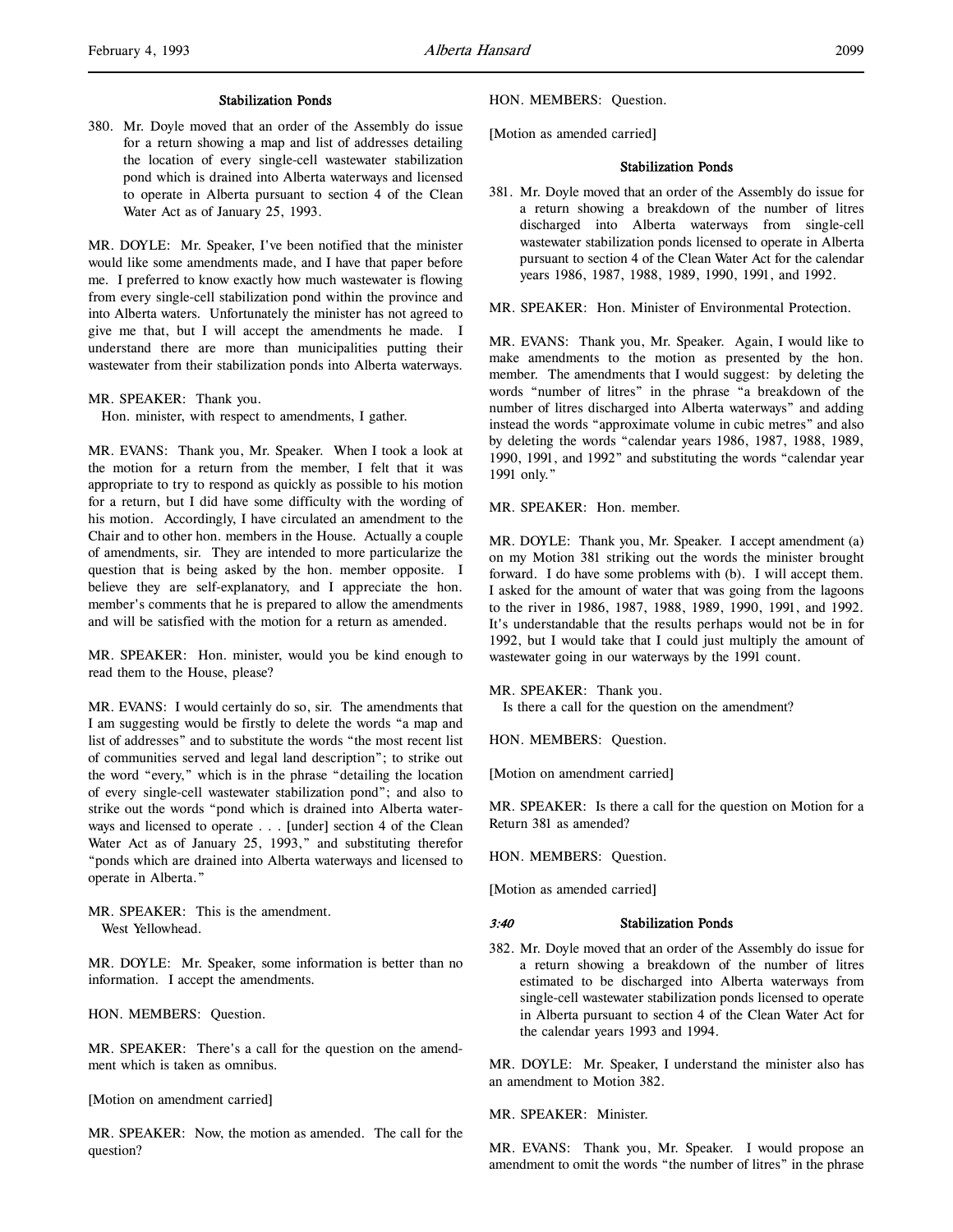"a breakdown of the number of litres estimated to be discharged" and substituting for those words "the approximate volume in cubic metres." This is reflective of the information that we can provide to the hon. member at this time.

MR. DOYLE: Mr. Speaker, I understand that this is the way Environment would monitor wastewater going into our waterways. I can make the calculations. I would hope that they would make something more than an approximate estimate, though, and know exactly how much effluent is going into our waterways in Alberta.

MR. SPEAKER: Call for the question?

HON. MEMBERS: Question.

[Motion on amendment carried]

MR. SPEAKER: Is there a call for the question on the motion for a return as amended?

HON. MEMBERS: Question.

[Motion as amended carried]

## head: Motions Other than Government Motions Emergency Telephone Service

225. Moved by Mr. Moore: Be it resolved that the Legislative Assembly urge the government to establish a provincewide enhanced 911 telephone service.

MR. MOORE: Mr. Speaker, I rise with pleasure to speak in support of Motion 225. Now, just to give a little background. When I say provincewide, people here in Edmonton may wonder why we say provincewide because they've had it for years and it's just part of their life: an emergency communication system. In Alberta only Edmonton, Calgary, Lethbridge, Red Deer, Medicine Hat, Fort McMurray, and Strathcona county have that 911 service.

[Mr. Deputy Speaker in the Chair]

We all know that there are 2.4 million people in Alberta spread over some 661,000 square kilometres, and there are a lot of people in that area that haven't the benefit of a 911 service. For those that may come from some of those areas outside of these fortunate areas that have it, just to say what 911 is: it's an emergency service that anyone can dial, and it covers fire, police, ambulance, those types of things, and gets an immediate response. In the areas not covered by 911, they have to ring the whole seven-digit number.

Now, in case of an emergency, Mr. Speaker, I think we all know that your mind just isn't focused and to suddenly think of the number to call causes a lot of problems, and it may cause quite a time frame before you get emergency response. In fact, a lot of times in an emergency, a fire or an accident, you can't even remember your own number let alone an emergency number, but 911 is so fixed and so easy to follow that that comes automatically. If we had it universally here, we could put it into our school system so the youngsters right through become knowledgeable of that 911 service. Whenever there's an emergency, they could phone it and receive help.

"Enhanced" 911 service: that's the key word in the motion. Enhanced means that when they ring the 911 service, the location of that call is automatically identified, whether you're on Highway 2 – there's an accident and you call from a pay phone there. Emergency response people know where you're at. If you're in a city and you don't know the address – you're trying to think of the address; you're in shock – it doesn't matter. The 911 operator with an enhanced service can identify that spot and be able to direct the emergency help to that area.

Now, this isn't the first time I've had this motion before the House, but we've come a long ways. We're moving along. The government has taken note, and the government is concerned, but it's been a slow process. I can look back when we first started bringing this forward. A lot of people said that it was a tremendous cost, that there's too much cost involved to bring that across. It probably was at that time, because it was a few years back. We didn't have the technology to do it, but we have it today, and it's not as costly as first looked at.

Just to bring you up to where we're at. The government began the process in 1989 to really take a serious look at going provincewide with a 911 service. They contracted Investiture Management Ltd. of Calgary to look at the need for the coverage and exactly what the feelings of the people across the province were. That was the initial move to looking at going provincewide. I'll just read what the study found. First of all, they found

that most Albertans not covered by 911 do not know the phone numbers to call for fire or police assistance.

Secondly, they found out

that most Albertans don't know whether they are covered by 911 or not, whether at home or travelling.

And another point:

That people in this province would rather dial 911 than a seven-digit emergency number.

That's only common sense. I don't think we needed a consulting firm to find that out.

The one very important point that they brought out in their study, Mr. Speaker, was

that the majority of Albertans are willing to pay 90 cents per month or less to be covered by the 911 service.

They were willing to pay for it, and that is a point in its favour. People were not objecting to pay. They saw the value of it, and they were willing to pay.

Now, the government followed up this report which is very favourable to 911. It showed that Albertans wanted it. They followed up with a team of involved people to further look at what the costs were and things such as that. Now, they involved the police, the municipal associations, the counties, the people that are already involved in the 911 service so that they could have their input. I'm pleased to say that the results from this group will hopefully be coming back to government, and it's very timely right now. We hope that would come back by the end of this month. From that I hope we take the next step: to begin the implementation process.

The question always comes up when you do that, though, when it's in a time of restraint like we are in now: who's going to pay for it? Now, the present 911 people are paying it through their municipal taxes. They're happy with that, and I think they probably would like to continue it. The other part of the province that is not covered and would come in under a provincewide program would have to decide whether they want it on their telephone bill, whether they wanted it in their taxes. That's all a process that would have to come about on how to pay it. Going back to the report, the original study said that Albertans are willing to pay for it. I don't think it matters how we do it. Whether they pay it on their telephone bill, through their taxes, or whatever, they're prepared to do it. It's a very, very necessary service to have.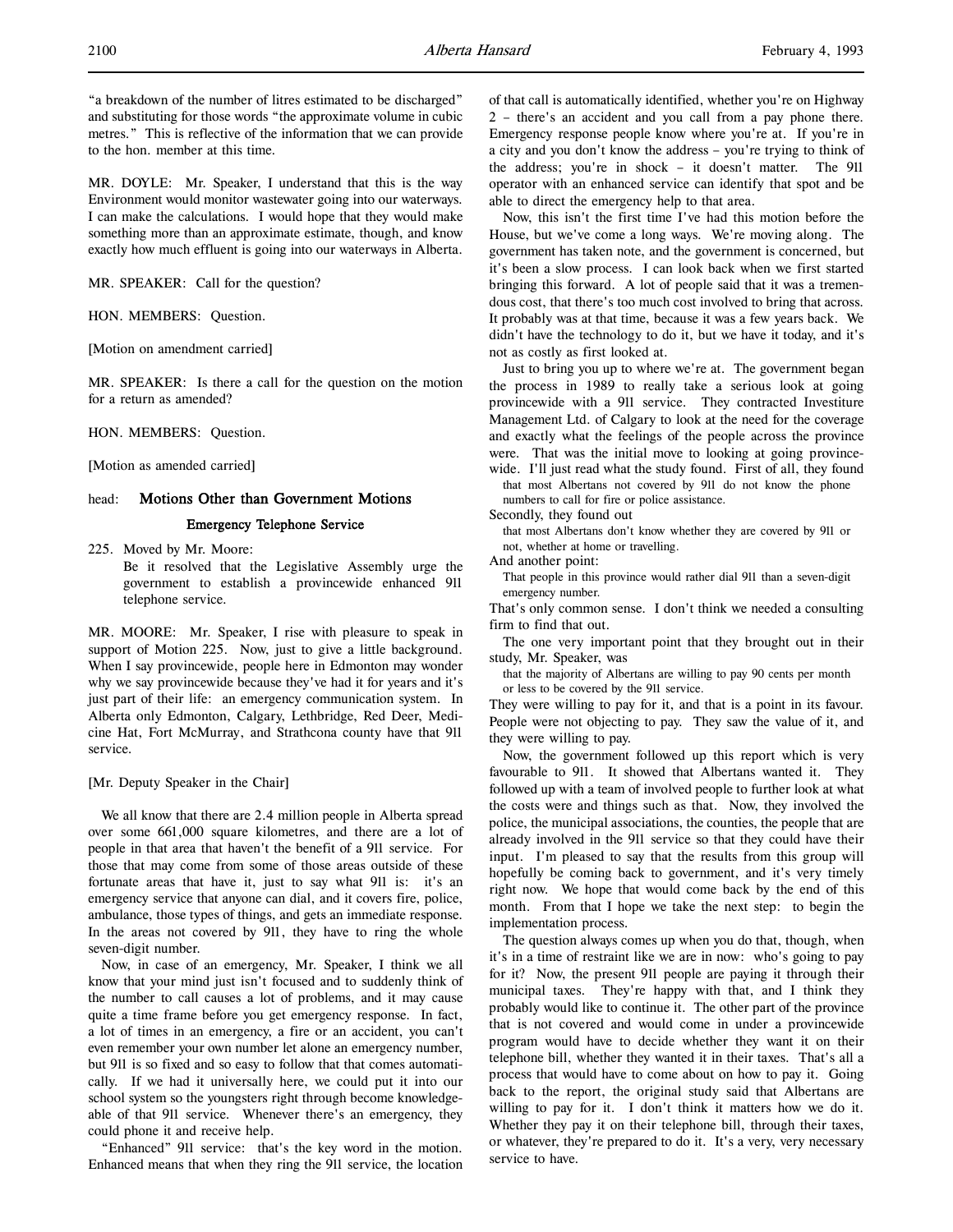When you talk to the ambulance and police, one of the most annoying things for ambulance and police is to get an emergency call and they respond to the wrong location, and it happens on a larger percentage than we like to think. You've seen the fire trucks go down the street, and all of a sudden they're coming back. You see the police go sailing out somewhere, and they're running into the wrong residence, and the ambulance the same way. That's why we need the enhanced product. It immediately locates where that is, and then there is no chance of an error in dispatching those vehicles there.

This is a service that all Albertans should have. It's essential to our lives and our homes, and I think the time to move is now inasmuch as the process has now advanced to where we have the people involved coming back with a report by the end of the month.

#### 3:50

I would like to see this Legislature say, "Let's go." I know what the results are going to be. I haven't seen them, but I know what they're going to say: let's proceed. But they're going to need direction from government to move. Hopefully I'll have the support of this Legislature for this motion, and that will put a lot of weight to us proceeding to the next step to implementation to those areas that don't have a 911 service. It's long overdue; we deserve it. I'm sure they could use it right out in West Yellowhead too. He's shaking his head.

So, Mr. Speaker, I ask everyone in the House to support this, and let's give it another step forward.

MR. DEPUTY SPEAKER: The hon. Member for Edmonton-Whitemud.

MR. WICKMAN: Thank you, Mr. Speaker. I first must commend the Member for Lacombe. He's on a bit of a hot roll. He's brought two really, really worthy motions to the House, to the Legislative Assembly this week. I'm sure, just as the other motion was supported by all Members of this Legislative Assembly, that this one will also.

When we look at 911 – the principle, the concept, the implementation – we do have it in the urban areas. We do have it in the various cities. We have it in the county of Strathcona as well as the larger cities and some of the smaller cities, but it is time to give serious consideration to move ahead. I think there has been increased awareness created by television. The program that's called 911, I think, highlights the benefits of having access to 911. As time goes by, there's going to be more and more demand to have 911 implemented.

It's estimated that when callers don't know the current number that they want to call – the fire department, the police department, the hospital, whatever – it takes them from one to three-and-a-half minutes longer to find that number than it would to simply dial 911. The 911 number is easy for children to remember. For a child to attempt to remember how to get ahold of a doctor, a fire department, a police department, and so on and so forth can be very, very difficult. There is no question that the majority of Albertans would like to see 911 in the rural areas as well.

Now, there is a problem, and that problem of course is funding. It has to be explored, because it's not a question of government saying, "Well, it's just like we provided every Albertan with single line telephones that we can enter into a costly joint venture like this." I think a concept has to be developed that is basically a user-fee principle but possibly on a universal basis. In other words, the cost of 911 could be covered on a universal basis, where all telephone users throughout the province share in the

cost of providing that service, even those that are presently getting 911 in the urban areas. It's – what do you call it? – equalization, like we do with some of the other utilities to a degree to reduce the cost to make it feasible so others can share this as well.

The other option which some may favour would be that those that already have 911 should not have to share in that expense of extending it to areas that don't presently have it. The difficulty with that is that the areas that don't presently have it – it would be much more costly to implement than those that presently do. It may in fact make it prohibitive.

Nevertheless, the Liberal caucus does support this particular motion. We think it falls in line with what we call rationalization of the health care system, where we try to rationalize the health care system, get a bigger bang for the buck. We all know that any measure of prevention can go a long, long way to resolving more complicated long-term health problems that may arise. Even though I do expect that all members of the House will support this motion, I don't expect that we're going to see a 911 system in place tomorrow, next week, or the month after. I think what this motion does, though, is form a catalyst to create that awareness to create that demand. It starts to put the whole concept in place. Eventually we will see it expanded more and more till it will cover all of Alberta.

I think it's important that this Legislative Assembly show its support, show its commitment to the Member for Lacombe. He has brought forward a very worthy motion. It would benefit all Albertans. We could in fact talk it out till 4:30 and nothing happens with the motion; it simply dies on the Order Paper. I don't want to see that happen. I would like to see the opportunity of the motion being voted on today.

So in view of that, I'm going to keep my comments short. I'm going to conclude on that note and again commend the Member for Lacombe for bringing forward a very, very good motion.

#### MR. DEPUTY SPEAKER: West Yellowhead.

MR. DOYLE: Thank you, Mr. Speaker. I stand in support of the motion on behalf of the Official Opposition New Democrats. The motion brought forward by the Member for Lacombe is something that rural Alberta has needed for years. It's been of great benefit to the cities that have it in place and to all the urban municipalities who use it.

I see also the benefit, Mr. Speaker, for others like myself who travel some 65,000 to 100,000 kilometres a year on Alberta highways if the 911 number could also be tied in for mobile use. There are more and more mobiles on the highways as we travel today. I would hope that 911 would be extended to those airwaves. The fibre-optic system for underground telephones is established in many parts of rural Alberta, and I don't believe it would be much more than a chip in some places to put this service into place.

The member did mention that it was 90 cents per month. I would doubt that any urban Albertan would mind putting in the extra 90 cents a month to help out their fellow neighbours. As we look from Manyberries to Fort Chipewyan and beyond, Mr. Speaker, it's important that all Albertans have the same service, if we can possibly give it to them.

The 911 number many times, as I said earlier, could be used on a mobile phone. I have come across more than one accident on the highway and more than one incident that could have more quickly been reported had I had a 911 number and in some cases, in fact, perhaps could have saved the highways from having unsafe situations.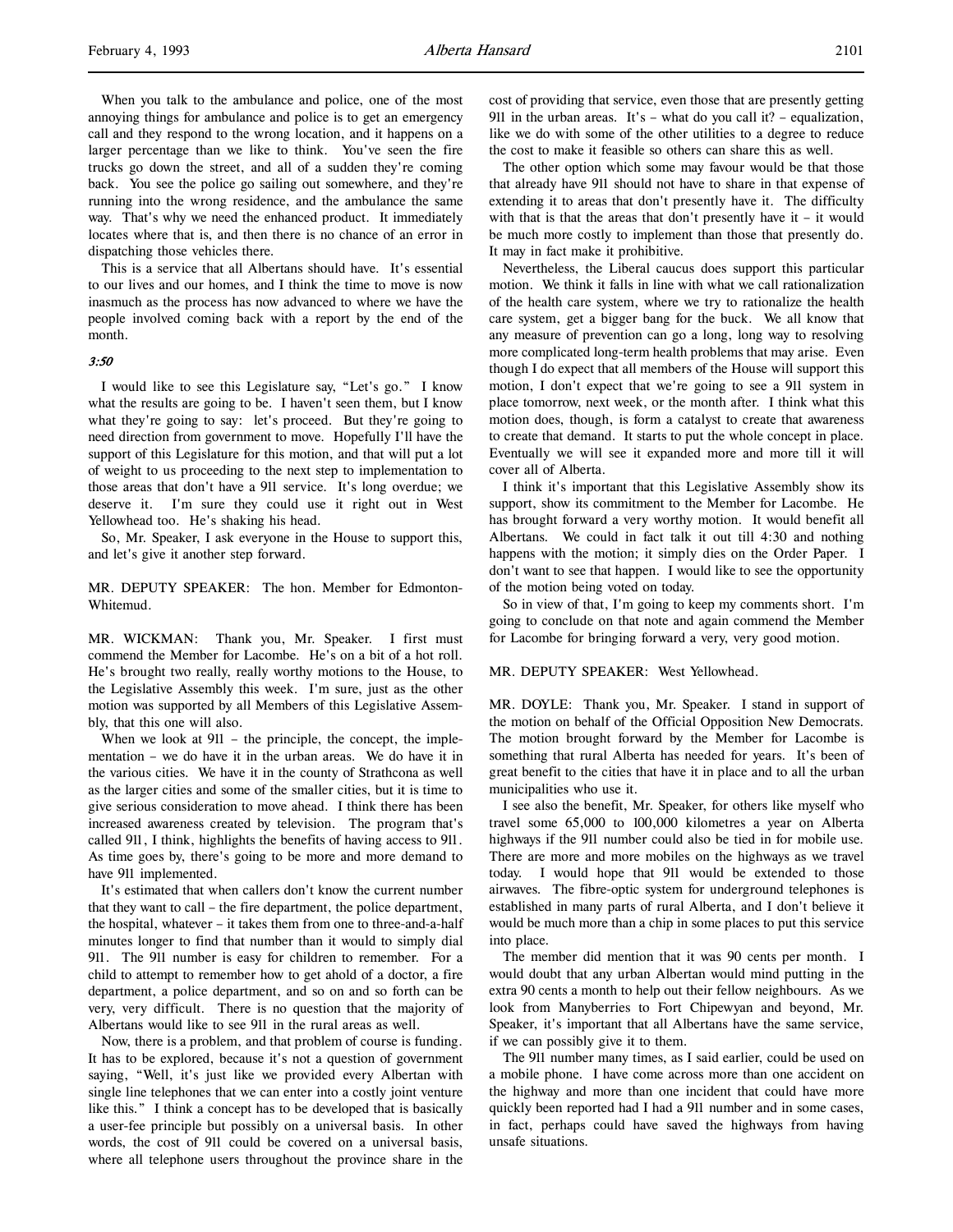2102 **Alberta Hansard** February 4, 1993

MR. DEPUTY SPEAKER: The hon. Member for Clover Bar.

MR. GESELL: Thank you, Mr. Speaker. I'd like to make my comments very brief, because I support the motion by the hon. Member for Lacombe and I do wish that we vote on this particular motion today, Motion 225, and pass it. I believe this service is critical and essential, particularly so where seconds count, and that is usually the case in emergencies.

Everyone, I believe, knows about 911. That is perhaps because of the television coverage and some of the shows and the media coverage that exists. But everyone does not know that they do not have 911 service, and they do not know the number that they should call in case of an emergency. Now, Mr. Speaker, it's been mentioned here in the House that Edmonton, Calgary, some of the major centres, and even Strathcona has 911 service. In my constituency, Clover Bar, there are portions of that area, even in the county of Strathcona, under the Tofield exchange that do not have that service. The people in that area believe they have 911, so in an emergency they do in fact call that number rather than the number they should call, and there are some delays that are then associated with that.

#### 4:00

Mr. Speaker, the point has been made that the service is in particular necessary for, perhaps, children, who remember that call, 911, and can actually dial that. In the case of fire, police, ambulance, paramedic, or essential medical services it is just critical to have that service.

Strathcona I think was the last municipality that implemented the 911 system. That was, I think, approved in council in '87-88. I've made the effort and actually gone and seen how that system operates. There are a number of advantages. The enhanced system not only provides the number and location of the call where it is originating, but it also records and recalls that number in case there is a hang-up when the call comes in or so on. It also provides some side benefits because of some of the technology that is in place. Sometimes there are disputes that arise as a result of an emergency. The recording that occurs throughout that emergency, that on-going monitoring that occurs with the enhanced system, sometimes resolves those disputes because you've got a taped record of what actually occurred at the scene of that emergency.

Mr. Speaker, there is a strategy that should be put in place for all of the people in this province to access that 911 service, not just the major centres and small portions of Clover Bar but also for the Tofield exchange that is part of the county of Strathcona and also the city of Fort Saskatchewan, who are actively talking right now to implement that system. I think the system once it is supported here in the House can be implemented with a strategy that might be developed provincially, and it might be operated on a regional basis.

One final comment I'd like to make in support of the 911 service as has been outlined here is that there is access by cellular phones but in those areas where the service exists, not outside of that. It can be effectively used, Mr. Speaker, to draw attention to traffic problems that are out there; drunk drivers, for instance. Most people now, not everyone, have cellular phones in their cars, and it can help abate a problem that may be out there with impaired driving and so on. So it has tremendous benefits and few disadvantages.

I've circulated in a newsletter in my constituency that this motion would be debated in the House. I've had not a single negative response to this proposal, but I've had a number of letters in support, and I've had some submissions by community associations in support. I would urge all members to support this particular motion.

Thank you.

MR. DEPUTY SPEAKER: Is the Assembly ready for the question?

HON. MEMBERS: Question.

MR. DEPUTY SPEAKER: All those in favour of Motion 225 as moved by the hon. Member for Lacombe, please say aye.

HON. MEMBERS: Aye.

MR. DEPUTY SPEAKER: Those opposed, say no. The motion carries unanimously.

## Research and Development Initiatives

228. Moved by Mr. McEachern:

Be it resolved that the Legislative Assembly urge the government to establish a more fair and predictable climate for research and development activities in Alberta by eliminating the practice of cabinet providing millions of taxpayer dollars to fund specific companies on an ad hoc basis; conducting a thorough public review of existing provincially funded research programs to ensure their effectiveness; improving the public accountability of provincially funded agencies, e.g., Alberta Research Council, Laser Institute, Microelectronics Test Centre, and Alberta Oil Sands Technology and Research Authority; making research and development efforts less susceptible to changing government fiscal priorities through the provision of multiyear funding; working hard to ensure that this province receives a more equitable share of federal government research and development activities; and improving coordination between provincial and federal research and development efforts.

MR. DEPUTY SPEAKER: The hon. Member for Edmonton-Kingsway.

MR. McEACHERN: Thank you, Mr. Speaker. The motion in some ways speaks pretty much for itself, but I want to start with the last point and then go back to the first point, and we'll see how the time goes for adding in some other points about the inbetween ones.

One of the things that seems to have evolved in Alberta I think is a legacy hung over from the Peter Lougheed era. During that time Alberta had a lot of money. It seemed that the Alberta government wanted to show its independence from Ottawa, so we didn't access federal funds in many different areas when other provinces did and, in fact, sort of took a pride in that. As long as we were stacking up a heritage trust fund and having extra money to put away, it was pretty hard to argue that federal funds shouldn't go somewhat disproportionately, I guess, to the Atlantic provinces or other parts of the country. That situation changed dramatically when the Getty government was elected. Shortly after, in the early part of 1986, the boom in the oil industry busted, and we were down to \$8 U.S. a barrel of oil. We lost 3 and a half billion dollars in oil revenues that year and have still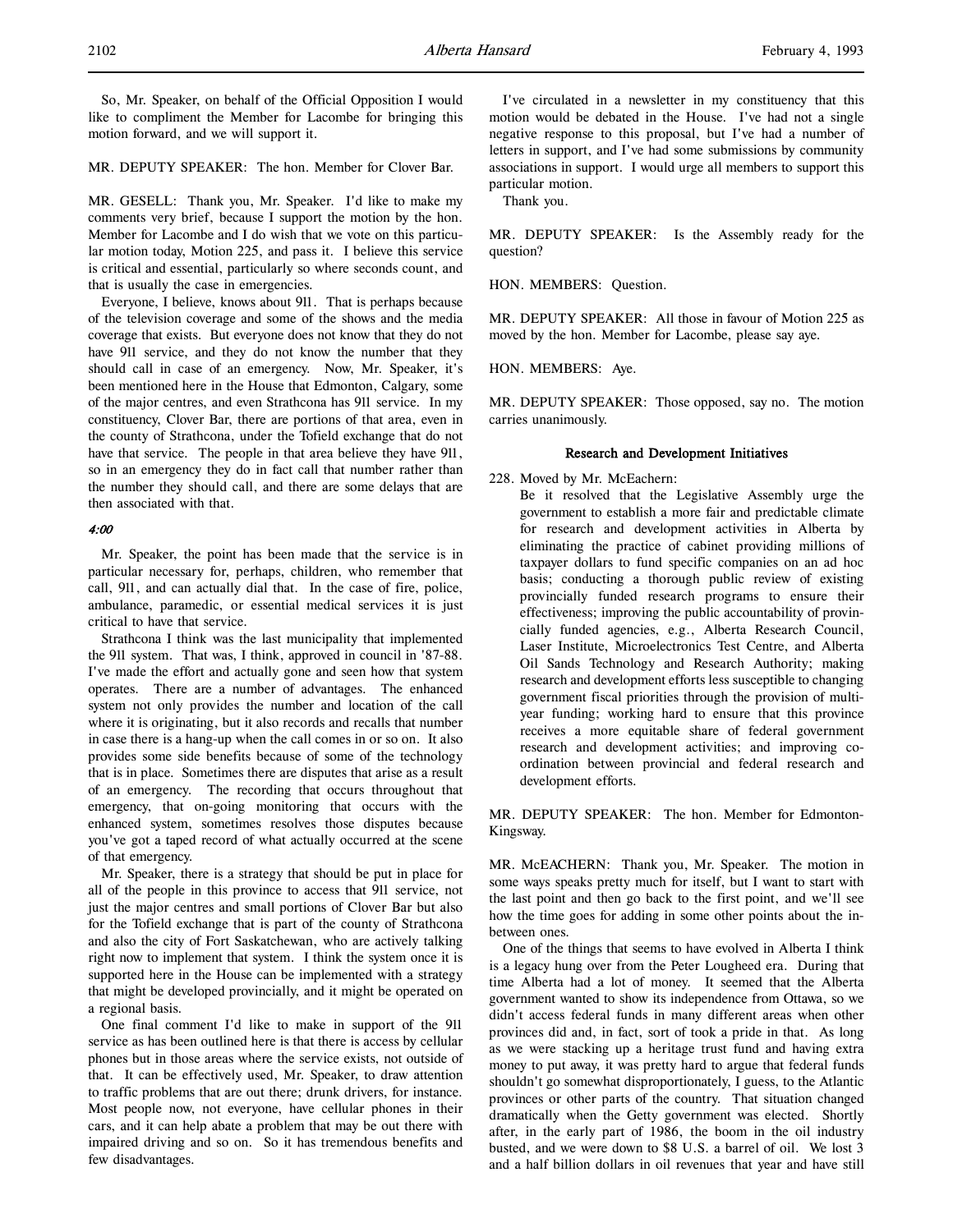not recovered. We're still running a structural deficit of some \$2 billion to 2 and a half billion dollars. Really the Getty government should have moved to do this, and I guess I'm asking this supposedly new government to take a look at the idea of going back to the federal government and looking at their programs and saying, "What funds are you making available on a national basis for various research and development programs?" and see that Alberta gets its share.

Now, I know we have western diversification, so we've had something from the feds in that regard, but in terms of research we don't have any of the national research facilities here in Alberta. They are located pretty well across the rest of the country, but there's nothing here in Alberta. A year or two ago I attended a dinner where the feds came and offered to set up a research institute here, something in the area of geriatric research. We have aging populations in this country. They felt that that was one of the missing links in their research facilities and that Alberta, partly because of the medical research we do through the heritage trust fund, has a lot of expertise in the health care area. I think they thought that it would be sort of a natural. Now, I think it met with a lukewarm reception from the Alberta government, because certainly nothing has been pursued in that area as far as I'm aware. I would like to know from the government if they are intending to talk to the feds about that and maybe move ahead with that kind of a research institute or perhaps some other. If they have some other plans or programs to approach the federal government with that they think would make more sense, then they should do that and make it public and ask for the help of all members of the Assembly and the population of Alberta to do that.

I think just getting one institute here is not the total concern though. I think it's really important that Alberta take a look at what it's doing in its own research facilities – as you can see by the list here, there are quite a number of them – and also ask the feds to take a look at what they're doing and what other provinces are planning and try to develop gradually a national research and development strategy for this country so that we're not wasting efforts and duplicating the same things in two or three different places, yet building off of each other and complementing each other in a way that helps to put Canada on the leading edge of technological development at least in those areas where we have a good base: in our resource industries, for example, the oil and gas industries, but also in telecommunications and electronics. Canada has a pretty good base in that area, and it might be surprising what we could do.

As a complement to this, I think they should also consider what we might do in Canada about capital financing for the development part of some of the inventions. This country is not lacking in skilled scientists and people who invent and come up with new ideas. Too often we see those ideas being taken up by other countries and the main benefits of the production of a particular product that was invented here in this country going to some other country or jurisdiction. You know, I don't know to what extent we can mitigate that, but we certainly should be looking at that. So that's one of the points I wanted to get to.

#### 4:10

I want to go back to the first point and spend a few minutes there. Of course, that would help to develop the "fair and predictable climate for research and development," because certainly the research and development institutes in this province have been quite well supported by the Alberta government. I'm not sure that the government has done a good job of looking at the longer term and making sure that there was some continuity and that the research institutes in this province could develop longer

range plans. Because they're dependent on a year-by-year basis, that's exactly how much funding they're going to get. Sometimes when it's election time the funds roll in to the research institutes, and when it's not election time, sometimes they get cut back more and that sort of thing. I think the government has to try to get away from that cyclical kind of financing of our research institutes.

You'll notice that I go on to say that one of the ways of doing this is

by eliminating the practice of cabinet providing millions of taxpayer dollars to fund specific companies on an ad hoc basis.

I want to take a few minutes on that because there are some important philosophical differences, I think, between the three parties in this House on this point.

The Alberta government's reaction to the incredible drop in revenues in 1986 was to say: well, if our traditional industries of oil and gas and agriculture are going to be greatly depressed, then we need to diversify the economy, so we've got to get into business and start enhancing the chance of businesses to create jobs in this province. Well, that's a reasonable proposal, a reasonable idea that the government might start making some money available to try to do that. How you do that and the consequences of your actions I don't think were very well thought out.

I think one of the problems we've had is that too many departments were allowed to make decisions about who should get money and who shouldn't, and too often the money was targeted right straight out of a minister's office, in a sense, straight to a company. There were about six or seven of the economic portfolios where the minister was allowed to give out a certain amount of money with only Treasury Board approval, which didn't require any kind of public statement or order in council that would normally be made public. That should be stopped of course. I don't think any of the departments should be handing out money that isn't announced publicly immediately. The government has done quite a bit of that each year from the various departments. I think there's been a limit of 1 and a half million dollars on some departments and \$3 million on others, so that's not where most of the money was lost.

Often the support from a particular minister to a particular company was done through order in council, which meant, then, that the full cabinet did take a look at it and did approve it, but not very often could you expect the cabinet, I don't think, to have time to do the homework to say to this minister, "Are you sure your people have done their homework adequately to be sure that this is a good investment for the taxpayers of the province of Alberta?" Consequently, too many loans were given out that turned bad. Partly that was because the economy has been depressed for a few years, although quite frankly it wasn't particularly depressed in '87 and '88. In spite of the fact that the oil industry was depressed, quite a few other businesses did fairly well, and in fact 1988 was quite a growth year for the province of Alberta. The trouble started more in '89 as the free trade deal kicked in and the economy in eastern Canada went down the tubes. That had an effect on Alberta. The high interest rate policy of the federal government turned the economy in this province and put all of Canada eventually into this depression that we're hardly out of yet, that we're struggling to get out of now.

So I think the conclusion that pretty well everybody in Alberta has come to is that ministers shouldn't be handing money out of their offices to specific companies to try to create jobs in the province. I only have to cite MagCan and Myrias and GSR. We've been through a lot of the specifics on those, so I'm not going to spend a lot of time reiterating them and saying what a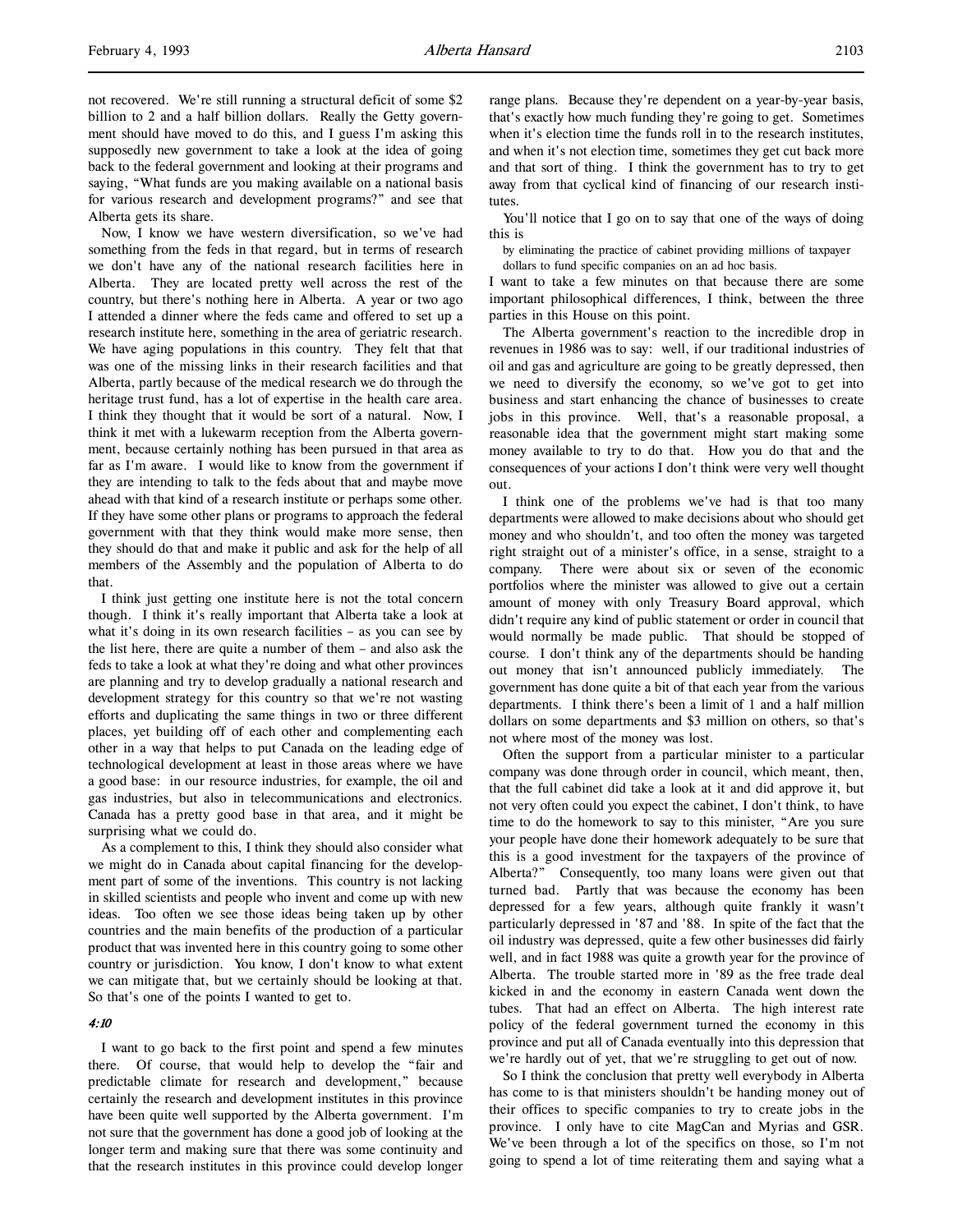mistake they were. NovAtel was perhaps the biggest mistake. The more recent one that's come up in the last few days is Alberta Mortgage and Housing Corporation.

Just a quick little aside here. I'd like to say that a lot of the losses in the Alberta Mortgage and Housing Corporation were not the losses on the social housing side, low-cost housing for seniors and for people that needed help. Those losses I think we were all prepared for, because you'd see that as almost like a grant from the department to pay for a program to help people. A lot of people consider that sort of welfare and interfering in the marketplace, but the real welfare in the Alberta Mortgage and Housing portfolio was a lot of the speculation in properties and mortgages that is now being paid down, and that has been the bigger boondoggle in total dollars, over \$800 million, and hence greater actually than the NovAtel thing. That's in a little bit different category. That comes out of the '78 to '81 boom period in the real estate industry and the excesses of the Lougheed years. The actual paydown of those losses started back as far as 1982 and carried on right through the '80s, so it's over 10 years that that has accumulated. It's not in the same category as the NovAtel one, which is one that this government did where they jumped into putting a lot of money into cellular phone systems in the United States. I'm not going to dwell for a long time on the NovAtel thing either but just to point out that the problem has been ministers in an ad hoc manner deciding that this particular company should get X number of dollars, in some cases many millions of dollars or even hundreds of millions of dollars.

I think the government has made one other mistake in terms of trying to diversify the economy, having looked at the experience of the years when almost all our oil development was done by foreign corporations. In the boom period the oil industry grew to such an extent and there was so much money around that lots of small Canadian companies started also. As soon as things tightened up, then the major companies swallowed all the little companies, and we've been in really hard times in the oil industry ever since.

Now, you would think that with that experience behind them, the Alberta government would have looked at diversifying the economy into the forestry industry a little bit differently. We're not against the diversification of our economy to try to find another industry that we could have some success with and to replace some of the lost jobs in the oil industry and in the agricultural industry, which is also suffering in this province. I'm not sorry that the government decided to turn to the forestry industry, but I am sorry about the way they decided to do it. They obviously went out and tried to entice major companies from around the world to come here and gave them sweetheart deals to come in and take over huge tracts of land in Alberta and gave them almost total control over how they would go about running their FMAs. It just seems to me that to take our forests and pulp them and sell them off as pulp is not a great idea.

I will say that when the government first started to do this, it helped them to get re-elected all right, because they claimed they were going to create a lot of jobs. It helped them to win the '89 election. In the spring of '89 when we met in this House, I told them that they were moving into an industry that was fast heading toward having a glut of pulp on the market and that they might not get the dollars out of it they thought they were going to get. The last couple of years have proved that to be right. I'm not claiming that it was my idea. I mean, I read it in the papers. All you had to do was read the papers and find out what's going on in the world to know that there was a great possibility of that.

So here we were giving away vast tracts of our lands and giving loan guarantees to Al-Pac and that sort thing to create a few construction jobs and to set up an industry that is very, very marginal in its profits. It would seem to me that we should have slowed down a bit and stopped to think through what a variety of things we could do with our forests: industries on a much smaller scale, like lumbering and maybe a furniture industry and maybe making sure that we don't clear cut our forests so that people would still like to fish and hunt and have recreational facilities throughout the northern parts of Alberta. We could have had a whole different approach that would have looked to the environment instead of polluting our rivers as much as these mills are going to do. It could have been the start of the new era that we're obviously going to have to move into if this planet is to survive ecologically and with the incredible population we have on it. The need for jobs is much greater and much more important than the profits of a few corporations mowing down our forests and turning the forests into pulp and selling the pulp cheap. The industry of the world is already glutted in that area, so it doesn't seem to me that the government really learned very much in terms of its way of developing the economy.

#### 4:20

Just going back for a moment to the idea that the government should not have been handing out money on an ad hoc basis to individual companies, well, that's true. I think all Albertans now accept and acknowledge that, although the government has made some more recently than what they would like to admit to. I'm thinking of a few loans that were made over the last year or two. I don't think, at the same time, that all of us have concluded that the government should never make funds available to business at all – except the Liberals have just concluded that. I'm not sure that the government has yet, and I would be interested to see the government's economic plans of the future to see what they're saying.

What we on this side of the House have been saying is that if there is a role for government to play – and there obviously is as a facilitator and as one that helps to keep the communications across the country together on research and development, like I've just been talking about earlier. There's obviously that facilitator role on the part of the government. The government also has to look to its infrastructures and its taxation system and all those things in order to keep business viable and competitive with the neighbouring states and all that sort of stuff. It could just be that our economy is not going to flourish or even survive on any kind of an acceptable level if we leave small business in this province totally to the whims of the market.

I think that we need to look very seriously at things like the Alberta Opportunity Company and decide whether we need it or not. If the commercial banks and the trust companies of this province aren't willing to make enough capital available to small companies trying to get started, if their terms are such that small businesses in this province can't flourish, then it could just be that the Alberta government has to take the Alberta Opportunity Company and expand it. Now, it could be that we might find out that there are enough funds available and that we could shut the Alberta Opportunity Company down. It tends to lose about \$20 million a year. It's about a \$150 million portfolio; it's varied \$10 million up and down from that over the last 10 years or so. That's an important question.

One of the things that really disappointed me about the Toward 2000 Together process was that the government did not make the information available in a fairly short and readable form about how Alberta Opportunity Company has made out nor how Vencap has made out nor how the export loan guarantee program has made out or what happened to the Alberta stock savings plan or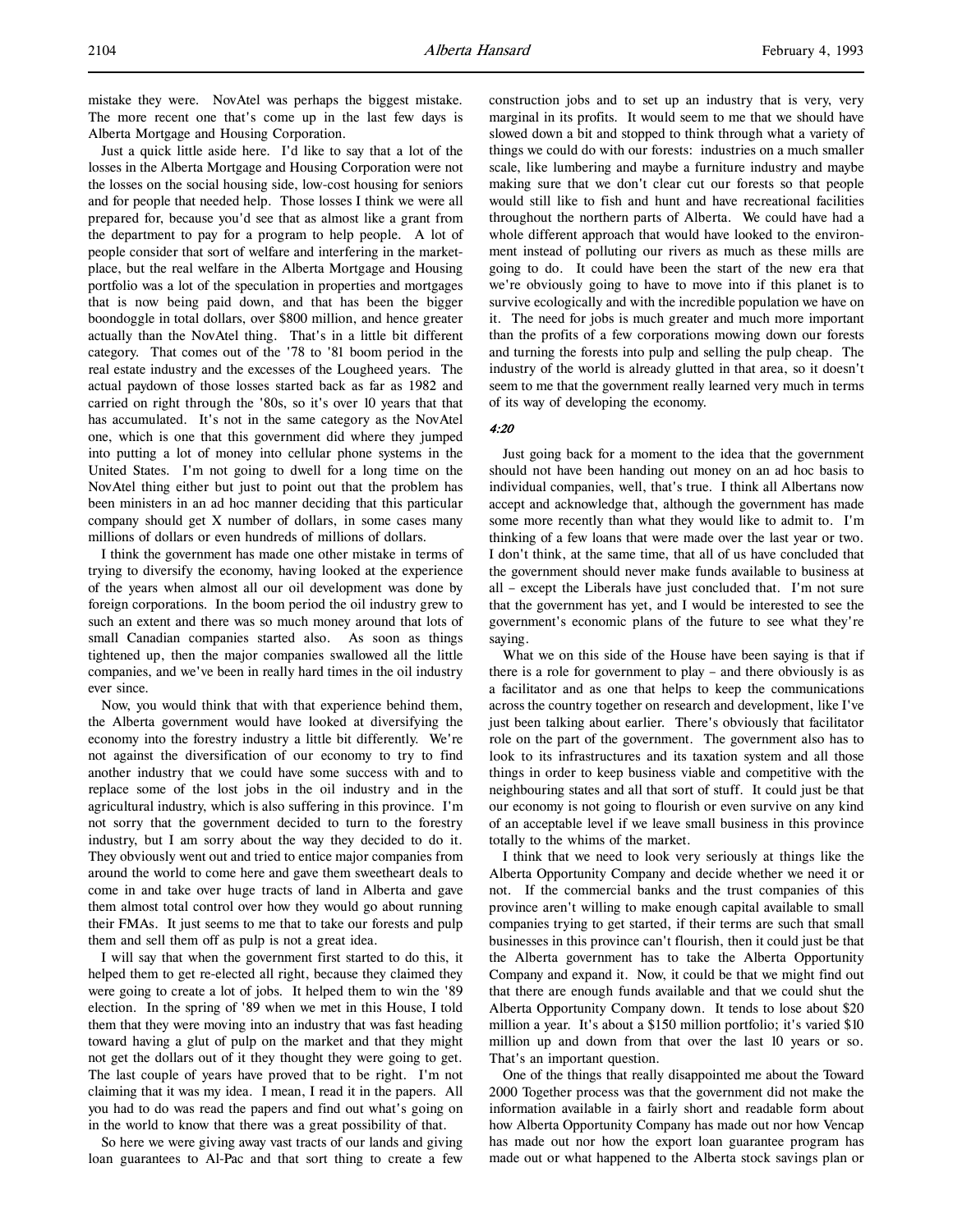all those different projects, the small business equity corporations program as well, the small business term assistance plan: a whole variety of programs that this government has brought in over the last six or seven years to try to help the economy of this province. None of the facts on those particular companies were made available in a systematic and detailed way for the participants in the Toward 2000 Together process. Surely that is exactly what we should have been doing.

It's all very well to have a long theoretical discussion around and around and around about the role of government and the role of the private sector and talk a lot of theory and start over again every time you have a new meeting, which is what has been going on and on and on ad nauseam. It's a long way from the government putting its own programs on the record, really getting specific, and saying: "Here's what's happened so far. Should we continue these programs? Should we cut them off? Should we start again? Should we do something different?" Until that has been done in some detail, I don't know how the Liberal Party can conclude, for example, that absolutely no tax dollars should go to any business in this province ever again.

Now, I would like to also know the position of the so-called new government as well. We know what the Getty government said they would do. They said: we're going to put some money in. They put a lot of money in, and it was a disaster. The disasters were the ad hoc investments, not the program investments. Now, the Alberta stock savings program probably was a failure. We've not seen the results of it. If it had been a success, I am sure the Treasurer would have released all the rest of the figures. He gave us the first year and a half figures of the threeyear program and then stopped giving us any figures. We haven't heard of it since, so I assume it was a failure, but I'd like to know why and how it could have been done differently or if it was a good idea to do at all. I mean, Quebec is still going with theirs and having some success, I gather. It may be questionable; some people don't like it. It's something that could have been looked at, but we don't have the figures or the facts. Now, if this government is going to be so open and honest, then it not only should make those facts available but should be prepared to discuss what kind of program we should have. Should we have programs at all? If so, which ones should be enhanced and which ones should be changed?

Vencap. One of the things that's really disappointing about it is that the government put up \$200 million to start the Vencap company, and now Vencap is going around claiming that it's a private-sector company and that its got a \$200 million loan from the government. Quite frankly, it would not exist. I also saw an error in a statement the other day. Somebody said that there was \$200 million of government money and \$44 million of private capital. Well, I'm not sure it's private capital; \$4 million was private capital. The 26,000 shareholders that bought into Vencap put up \$4 million. I think they're now down to some 20,000 private shareholders. They've had their 15 percent every year, but the Alberta government, the heritage trust fund, has got back half of the profits supposedly. That's been down to around 1 percent one year, 2.8 percent a couple of years ago. It usually averaged around 4 or 4 and a half percent. Now the private shareholders are claiming that this is a private venture capital company and they have a loan from the government. They would not have existed if the government hadn't set them up. I guess I'd like to know who appointed the chairperson and whether that chairperson enjoys his position as a result of this government's decisions or not. I mean, is this government in control of this company, or is it not? I don't care whether you mean arm's length or how close you want to control or monitor it. I'm not worrying about that, particularly in a fine detail. Just in a broad sense, is this a

government agency or isn't it? It obviously has mostly government money.

So, Mr. Speaker, we do need a full discussion of how our research and development institutes can become the most effective possible, have a certain amount of stability, and develop a sense of purpose and direction; how they can co-ordinate themselves with other provinces and the federal government to benefit this country as a whole. The Alberta government needs to sort out on what basis, if any, it is prepared to put money into the Alberta economy. I realize that first, before it starts putting money into the economy and after the mess they've made in the last six or eight years, perhaps any government, including a New Democratic government, would be very, very prudent in the first year or two about putting government money into anything, because the population is so fed up with the mess that's been made. In any case, once the government has got its house in order and, for instance, made sure that it is acting as that co-ordinator and facilitator in working with other provinces and the federal government in all areas including the high-tech areas – in fact, there's some interesting thing the federal is proposing, some kind of a computer network right across this country that I think Alberta could buy into and that would make a certain amount of sense.

MR. DEPUTY SPEAKER: Order please, hon. member. The Chair sincerely regrets to interrupt the hon. member but is required by Standing Order 8(3) to advise that the time for this order of business has concluded, and we must move on to the next.

| head: | Public Bills and Orders Other than       |
|-------|------------------------------------------|
| head: | Government Bills and Orders              |
| head: | Second Reading                           |
| 4:30  | <b>Bill 216</b>                          |
|       | Children's Access Rights Enforcement Act |

MR. DEPUTY SPEAKER: The hon. Member for Lethbridge-West.

MR. GOGO: Thank you very much, Mr. Speaker. I'm indeed pleased at the opportunity of presenting to this House for second reading Bill 216, Children's Access Rights Enforcement Act.

It will be five years ago come June when I presented Bill 211, which was a very similar Bill on this matter, to this Assembly. I recall vividly that the Member for Calgary-Shaw and I believe the member at that time for Banff-Cochrane spoke in support of it, and here we are again, Mr. Speaker. For those that say that government moves not only in mysterious ways but slowly, I guess in many ways this is proof of that.

Mr. Speaker, I'm somewhat reminded of something I heard recently about the definition of a politician: it's someone who shakes your hand before the election and has you shaking your head after the election. I say that because when I look back five, six, seven years ago, the number of people within the constituency of Lethbridge-West who came to see me and then following that with Bill 211, the number of groups around Alberta who came to see me about this whole question of access, clearly left me with the impression that surely there's a role for government to deal with this whole question of children and children's rights in dealing and seeing and being able to have access to their parents.

#### [Mr. Main in the Chair]

How vividly I remember parts of that debate where, as I stated at that time, in this province, the great province of Alberta, in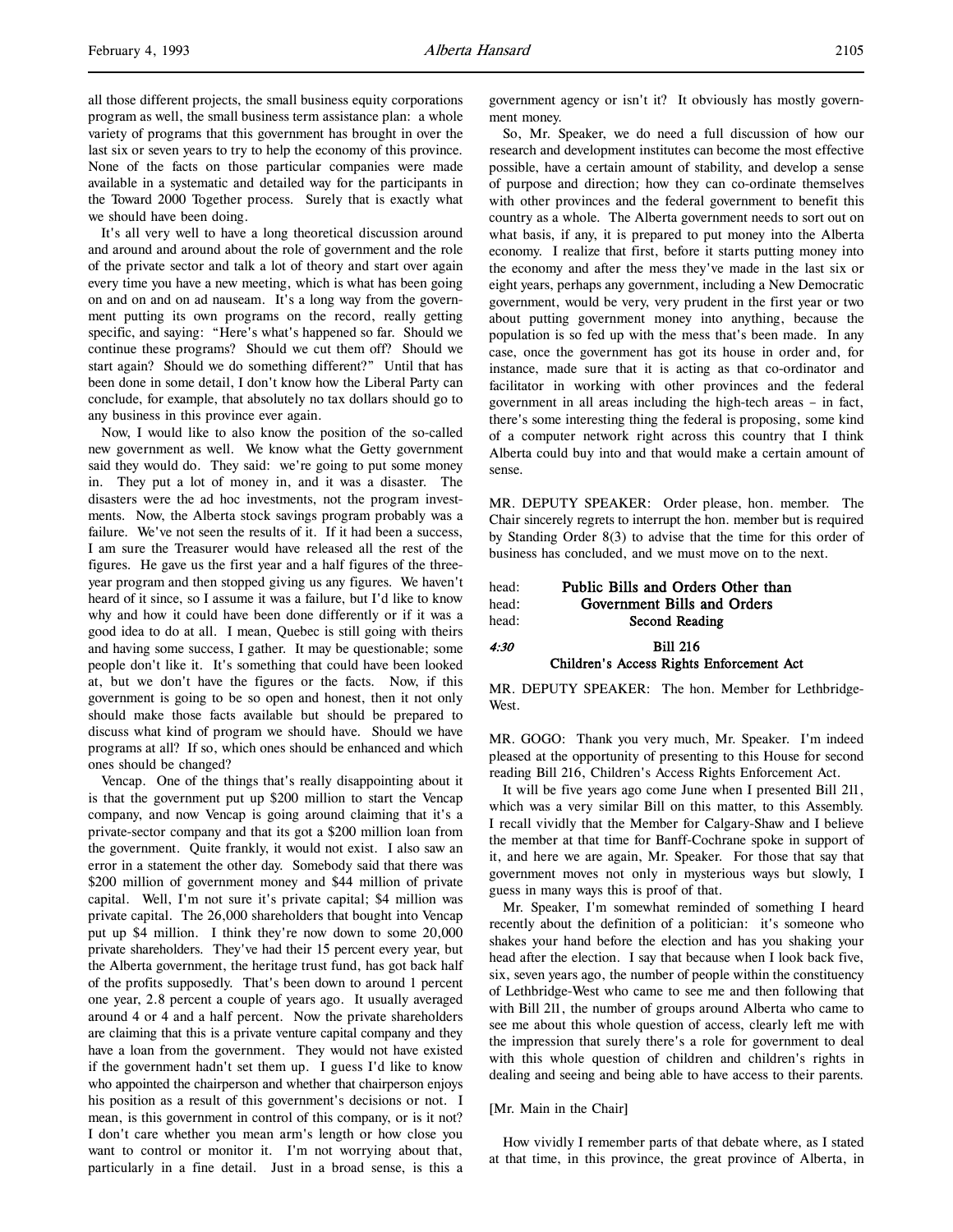those days if you got a parking ticket in the city of Edmonton and didn't pay the parking ticket, you were served with a summons, and if you didn't respond to the summons, then a judge would sign a warrant, and some glorious afternoon, when the policemen didn't have much else to do and you were perhaps entertaining friends in your home or marrying off your daughter, a member in uniform would arrive and cart you off to jail because you were in contempt in not answering that warrant. At the same time, Mr. Speaker, we had some thousands of parents in this province – as a matter a fact, a study just recently done, I believe in some way in response to Bill 211, by the Canadian research institute for the family tells us the following about Alberta alone. It says, and I quote, that here in Alberta 302,000 adult parents have a direct experience with child access, and that there are some 528,000 Albertans, which would include grandparents – I see on the Order Paper Motion 248, where the hon. Member for Redwater-Andrew is trying to get access for the grandparents who in many cases are the closest people to those children. I would hope that the House would look favourably upon Motion 248 when it comes up. I raise that because it's not an everyday issue for most people.

I want to relate to hon. members some of the experiences I had with the parents. It wasn't a question of whether it was right or wrong. It was a question that we as Canadians in the parliamentary process look to the court system as the final arbiter in our system of democracy. The Supreme Court of Canada: all governments will concede that once they've ruled, it becomes in fact law, even though their role is to interpret law. Here we are in the highest court in this province, the people who make laws. We made those laws and judges ruled on those laws, yet we flaunt them every day, Mr. Speaker, because in many of these cases the court has made an order. People are in contempt of that order because they don't comply, and what happens? Nothing is done.

I have constituents, as I'm sure other members have constituents. One classic example: Lethbridge, Alberta, a divorce action; under the Divorce Act Queen's Bench granted access rights. In 98 percent of the cases in this province the mother is the sole custodian and receives sole custody, unlike California and other jurisdictions. The mother moved to Edmonton with a promise that the mother would comply with the words "reasonable access as granted by the court." That father came here, Mr. Speaker, untold times on a Saturday to visit that child only to find the mother not here, the child not here. What were the options? Hon. members are aware of the options, if you have the money. That father spent over \$40,000 through court actions to have the Queen's Bench order enforced, and what happened? Nothing. That father became penniless because of our system of making laws in this province which guarantees laws will be enforced, and they were laughed at. I daresay if that same person was in Edmonton and got a parking ticket and ignored it, he ultimately would have ended up in jail. How ridiculous can it be, and yet that's the way it appears to be.

I recall the arguments at that time from various people. I recall the groups I met with and how dedicated they were: the merge group for children's and parents' equality, the cape group, Fathers Alberta Shared Parenting Association, the Canadian Council for Family Rights. I haven't met anybody who disagrees with what we want to do, and yet we don't do it. We don't enforce the orders of the court. People stand in contempt and nothing happens because arguments are then made: "Oh, you can't put the mother in jail" – I won't argue with that – or "You can't fine the mother because the parent or the child will suffer." They make all these specious arguments.

The fact of the matter is that there are thousands of fathers out there around Alberta who followed our system of making laws and had faith in our court system who end up that until the child is 18,

there is no way they get to have access to their children in spite of the order of the court. That's the issue before us today, Mr. Speaker. That's what Bill 216 is. It's a way of enforcing the order of the court. We're not asking for anything new; we're simply saying as legislators who make laws that those laws should be enforced.

Certain members I'm sure will remember a famous case here in Alberta in Queen's Bench. It was the Tremblay case. It was a landmark decision here in the capital city of Edmonton in 1987, where Madam Justice Trussler reversed a court order which had given custody to a mother and then gave custody to the father. It's interesting, Mr. Speaker, if one were to read her judgment. I quote:

I start with the premise that a parent has the right to see his or her children and is only to be deprived of that right to it if he or she has abused or neglected the children.

There's much more to the ruling. That's the operative part.

Well, what happens to that fundamental right when the court has ordered reasonable access? And we'll all take exception to the word "reasonable." I don't know what they mean, but when it's stated specifically "on Saturday morning" or "alternate Saturday mornings between the hours of 9 and 12," that's very specific. When that noncustodial parent shows up, invariably the father, not having access not through sickness but by deliberately having the custodial parent taking that child away, then surely, Mr. Speaker, I submit to you, it's time that we pass legislation which applies to the courts in this province to enforce those court orders. That's what Bill 216 is all about, the Children's Access Rights Enforcement Act, the operative part being "enforcement."

Mr. Speaker, I then refer hon. members to the Bill before them, and part of this is a concession to the hon. Member for Edmonton-Avonmore. On page 1, 56.1(1) says: "A person in whose favour an order has been made" – not a man, not a woman, but a person; that was the concession remembering the debate in '88 – "for access to a child at specific times on specific days and who claims that a person in whose favour an order . . ." There's some legal talk there, Mr. Speaker, as drafted by the Legislative Counsel, but it requires the following, and I think this is important. It requires the respondent to give the applicant – i.e., the noncustodial parent that the court refers to in terms of access – "compensatory access." It's a bit like interest at a bank or a fee with a lawyer or whatever you want to call it: if you don't pay now, you're going to pay later. It requires that respondent to make good within 12 months that time that was denied.

#### 4:40

Secondly, Mr. Speaker, it requires "the respondent to reimburse the applicant." Other members have constituents with this problem. The MLA for Lethbridge-West had that problem because my constituent had to travel to Edmonton, incur cost. So this Bill requires that there be reimbursement to the applicant "for any reasonable expenses actually incurred as a result of wrongful denial of access"; i.e., hotel bills, traveling costs, and so on.

It also requires the respondent – this is the custodial parent who's at fault in denying access – "to give security for the performance of any obligation imposed by the order." A big issue at that time, and I agree, Mr. Speaker, is the whole question of mediation: in spite of the court order if there appears to be a resolution to the problem that could be achieved by mediation. Edmonton should be proud of putting in that pilot project whereby they convinced the province of Alberta to have it throughout the system. But it's costly. It's costly because solicitors don't work for nothing. It makes provision here whereby that cost would be shared between the two, and in cases of need the state had a role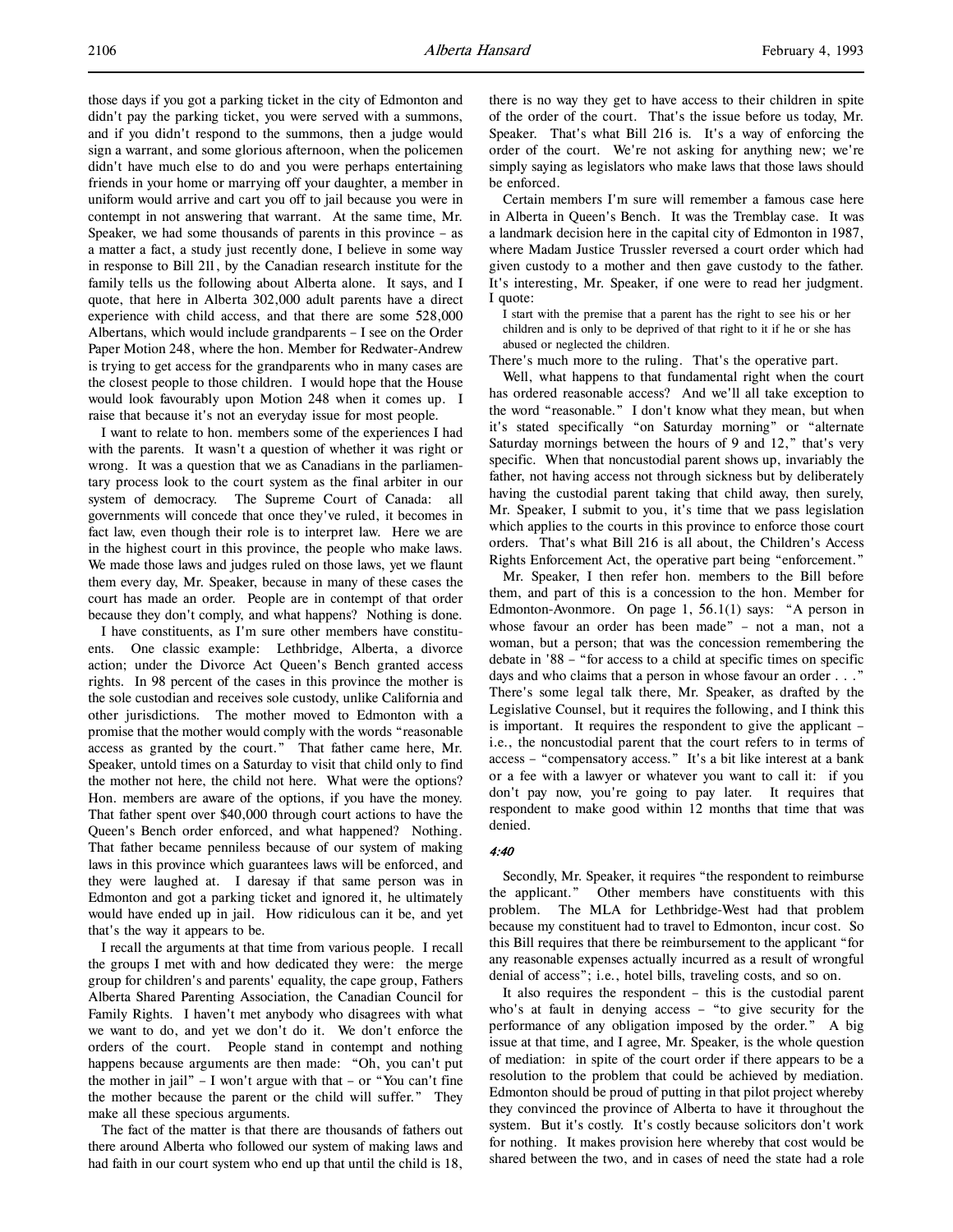to play. Whether it's legal aid I don't know, but the state would have a role to play, to assist.

I think the important part of all this, Mr. Speaker, is: how do you get it going? This section on page 2 applies to that. An application shall be heard by a court with 10 days. It must be launched within 30 days of the denial but within 10 days. Surely we can set up a special organization just to deal with these access orders.

"The application shall be determined on the basis of" not written briefs, not legalese, but oral arguments, unless the court prescribes otherwise. I think it's important where a judge can sit and hear reasons for denial of access. If the reason for that denial is justified – i.e, the respondent, the custodial parent, has justifiable reasons for fear of abuse of the child, perhaps sexual abuse of the child . . . Often we see, and I'm not proud of this, Mr. Speaker, that sexual abuse of the child is never mentioned until someone takes action about the failure of implementing an access order. I'm sure hon. members are aware of that. If the child is sick, that's a reasonable ground for not seeing the child. That's all spelled out in the Bill. It applies to both the Provincial Court Act and the Domestic Relations Act.

Mr. Speaker, I think we have spent adequate time in this province – and I can only refer to my time of involvement, which probably is seven, eight, or nine years; certainly the last five since this Bill was first brought before this House – to attract the attention of the tens of thousands of people involved. I submit, sir, to members of this House that it's time we acted. Because what's happened in the interim? We have seen, for example, the incidence of divorce, marital breakup, for want of a better term, increase dramatically. That has left, guesstimated five years ago, some 600,000 children at risk in this country in terms of access. We've had, in terms of alternatives, utter frustration here in Alberta. In Canada alone 700,000 children were abducted last year because parents, generally fathers, were frustrated because they couldn't get access. In Alberta alone, where we're 10 percent of the population, we had 165 abduction cases, and that's five years ago. Of those 90 percent are a direct result of denial of access.

I believe, Mr. Speaker, that hon. members as the legitimate legislators of laws in this province have an obligation not only to those noncustodial parents but to the children who are the future citizens of this great province. I think not only do we have the challenge but we have an opportunity. I don't disagree for a moment with the federal legislation about divorce whereby the interest of the child is considered, and so on. I don't deny any of that. I've simply said: whereby the wisdom of the court has decreed in a judgment that access will be granted, it's incumbent upon us as lawmakers to ensure that the enforcement of those court orders takes place.

Mr. Speaker, I request the support of hon. members for second reading of Bill 216 so we get onto the road of seeing that these noncustodial parents have equal opportunity – and we hear that day after day after day – and that their children have equal opportunity whereby they can grow up in a healthy relationship with either one or both of their parents to become better citizens of this great province.

Thank you, Mr. Speaker.

MR. ACTING DEPUTY SPEAKER: The hon. Member for Edmonton-Avonmore.

MS M. LAING: Thank you, Mr. Speaker. Once again I rise to speak to this issue, as I did in 1987. I must say that this Bill is an improvement over that one, but I still can't support it.

Mr. Speaker, before addressing this particular Bill, I would just draw to the attention of the hon. member the more than 10,000 fathers in this province who are in arrears on court mandated child support payments. They are not in jail. We have found solutions to dealing with that problem other than putting them in jail, so I would suggest that his suggestion that custodial parents denying access are the only people that can flaunt the law without penalty is incorrect.

Mr. Speaker, I would suggest that this legislation is flawed in significant ways, but a more serious difficulty is the underlying assumption that the strong arm of the law and the courts can solve problems that occur in interpersonal relationships, in human relationships, that another layer of law be imposed on a framework of laws that are not working to everyone's satisfaction. It is to have a law to enforce the law in spite of the fact that the present sanctions of disobeying the law in this question are in place. So we have proposed legislation to say we are serious about legislation that is in existence at the present time and in which we already say we are serious.

The danger in this piece of legislation is that it will be seen to solve a problem that cries out for other solutions. Human relationships are too complicated, too complex, and too subject to change for the rigid framework of the law to address. Human relationship problems, even if they may have a legal dimension, require a solution that addresses the variables of human experience and motivation. To do otherwise is to risk and, in far too many cases, to do harm.

In proposing this legislation, the member detracts from the possibility of other solutions that address the complex issues raised by the questions of custody and access. Therefore, at the outset, I must say I reject this piece of legislation because it deals with a human problem through inhuman methods. But there are other reasons for rejecting this piece of legislation.

Mr. Speaker, I believe that this legislation could force custodial parents to contravene the Child Welfare Act. The Child Welfare Act holds that a child is in need of protection if, one, "the guardian of the child is unable or unwilling to protect the child from physical injury or sexual abuse," and two, "the guardian of the child is unable or unwilling to protect the child from emotional injury."

#### 4:50

Mr. Speaker, this Act holds that

a denial of access is wrongful unless it is justified by a serious and legitimate reason such as . . .

(a) the respondent had reasonable grounds for believing there would be a substantial risk of serious physical or emotional harm to the child if the right of access were exercised.

What does "substantial risk" mean, for goodness' sake? What does "serious physical or emotional harm" mean? What parent will knowingly send a child into a situation in which there is a risk of harm? How would child welfare react to a custodial parent if that parent, out of fear of this legislation, failed to act in what was a right and responsible manner and the child was harmed? What kind of legislation requires a parent to send a child into a situation of risk of harm? Is harm not always serious? Is a person who sends a child into a situation of risk culpable if that child is harmed? What about the child? How are the child's interests and needs for a nurturing and caring environment met? How is the child served by being forced into conditions of risk whether that harm occurs or not, whether it is judged serious or not? What is this member thinking about: the needs and wellbeing of children or the needs of a vocal lobby group?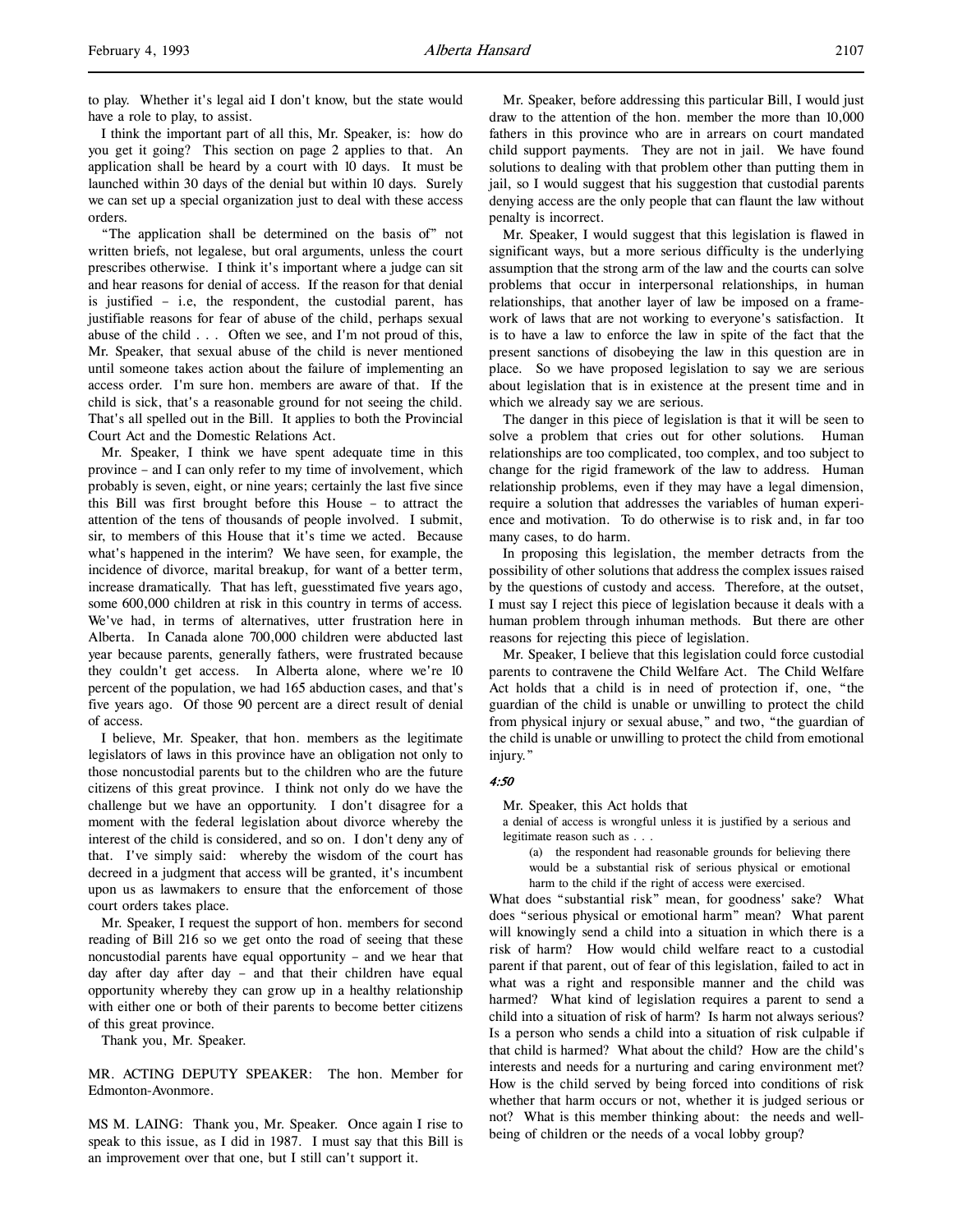Other reasons for denial of access such as children's illness or the noncustodial parent's obvious impairment due to drug or alcohol abuse are not listed here.

Mr. Speaker, research indicates that the vast majority of people seeking custody are mothers and that the vast majority of persons seeking access are fathers. In cases where both fathers and mothers seek access, fathers obtain access in 60 percent of the cases. Nevertheless, the vast majority of custodial parents are mothers. This Bill fails to address the economic disparity or disadvantage experienced by custodial mothers. Indeed, 60 percent of families headed by a single-parent mother live below, in many cases far below, the poverty line. This Bill calls for economic sanctions against custodial parents if access is denied or if there is a threat of denial. This is simply beyond the means of most custodial mothers.

Mr. Speaker, this Bill requires the appointment of a mediator in an attempt to settle disputes. Such a requirement fails to address the very real fear of serious physical harm felt by many custodial parents because they are forced into a confrontation with the noncustodial parent who in the past may have been violent, a fear that has on occasion been shared by mediators but a fear that may force custodial parents into situations of risk and coercion because they may lose their children if they don't enter such situations. We are all too often confronted with tragic results from our society's failure to recognize that risk to women and children and our society's failure to protect them. Through forced mediation a fearful custodial parent who opposes or resists mediation may be condemned as unco-operative and lose custody of her children, or his children if that may be the case.

This Bill has a section which shows its clear bias against the custodial parent. This section prohibits harassment of the applicant – that is, the noncustodial parent and the applicant's children – but makes no mention of the potential harassment of the respondent; that is, the custodial parent and the respondent's children. Indeed, there is no prohibition of repeated appeals to the courts to challenge court decisions or court actions about access. Mr. Speaker, legislation should incorporate a broad understanding of an issue: to address the rights and needs of all people affected by it instead of ignoring the needs and rights of a total group that is party to the issues being addressed. This legislation is wrong because it is the wrong approach to a painful human dilemma. In addition, even if the legislation was an appropriate solution, this piece of legislation is biased and disadvantages one of the parties to the dispute and puts at risk the safety and well-being of another group; that is, of children.

This is not to deny that there is a problem in access enforcement. We've repeatedly dealt with some form of legislation to address this issue in this House. We've been lobbied, and we have had to deal with individual cases: fearful or angry custodial parents as well as angry or hurt noncustodial parents or grandparents. Certainly we've had our share of them.

Mr. Speaker, we have debated this issue in this Chamber a number of times. More recently I brought forward a motion to establish a task force to look into this issue and to seek solutions. The motion was opposed by the members opposite because they feel this Bill is sufficient to the task. In addition, members opposite have opposed accepting input from workers and shelters who work with mothers who fear for the safety of their children and who are at great risk under this Bill. The members opposite respond positively to lobby groups who demand punitive measures against custodial parents yet oppose measures that would improve the status of women in our society, measures like pay equity, provision of child care, and reproductive choice.

Many groups of concerned women and men oppose this legislation because it fails to address the serious issue of violence against women and children and the impact on children of witnessing violence, which, by the way, the Child Welfare Act holds as a form of child abuse. Canadian courts are beginning to rule that assault of a spouse or children is a variable that needs to be considered in determining issues of custody and access, but we have lots of access orders and custody orders that were made before this was a variable in those considerations. More recently we have the results of the study by the Canadian Research Institute for Law and the Family on access to children following parental breakdown in Alberta, the study that the hon. member across the way reported on.

There were some interesting results that this member did not talk about. He talked about numbers, but he didn't talk about the results. Some of the results include: most noncustodial parents are not denied access by either the courts or the custodial parent; almost all custodial parents believe that their children should have more visits with the noncustodial parent; more custodial parents than noncustodial parents were in favour of maintaining extended family relationships. We're always hearing about custodial parents being against the maintenance of these relationships, yet this study shows the exact opposite to be true. One-third of custodial and noncustodial parents felt that noncustodial parents were not visiting as much as they would have liked. Seventy-four percent of custodial parents felt their experience with access ranged from relaxed, informal or difficult but manageable, whereas only 48 percent of noncustodial parents felt that. Nineteen percent of custodial and 45 percent of noncustodial parents felt that access experience was difficult and strained.

The conclusion drawn by the researchers, however, was:

The negative feelings expressed by non-custodial parents may be attributed to . . . loss of control over their relationship with the child(ren).

Not about whether or not they had access or didn't get to visit when they wanted to, but about the loss of control. Mr. Speaker, this is what divorce is about.

The researchers further say that this loss of control may also explain the noncustodial parents' negative views towards the legal system. Difficulties that were expressed tended most to revolve around the time and length of visit; denial of access was rare. Reasons for this difficulty – that is, for the denial of access and missed visits – varied depending on who was reporting them, whether it was the custodial or noncustodial parent. In most cases it was illness or being away on holidays. I think the hon. member maybe should have told his noncustodial father friend to have phoned ahead. It might have helped.

#### 5:00

Mr. Speaker, much of what we hear about this issue from noncustodial parents reflects the anger over the loss of control over the relationship, over the relationship with the children and/or the custodial parent. This is not to say that there is no malicious denial, but this is by far a greater exception than we have been given to believe and is a far greater exception than the rule.

The so-called parents' rights groups too often are fueled by anger at loss of control over the relationships these people have experienced, yet this is the nature of divorce. That is, the relationship is changed, and a person that in the time of the marriage may have had control over not only the spouse but the children loses that absolute control. Sometimes the need for that control is the reason for the divorce. This problem, this loss of control, cannot be addressed by legislation, although the call for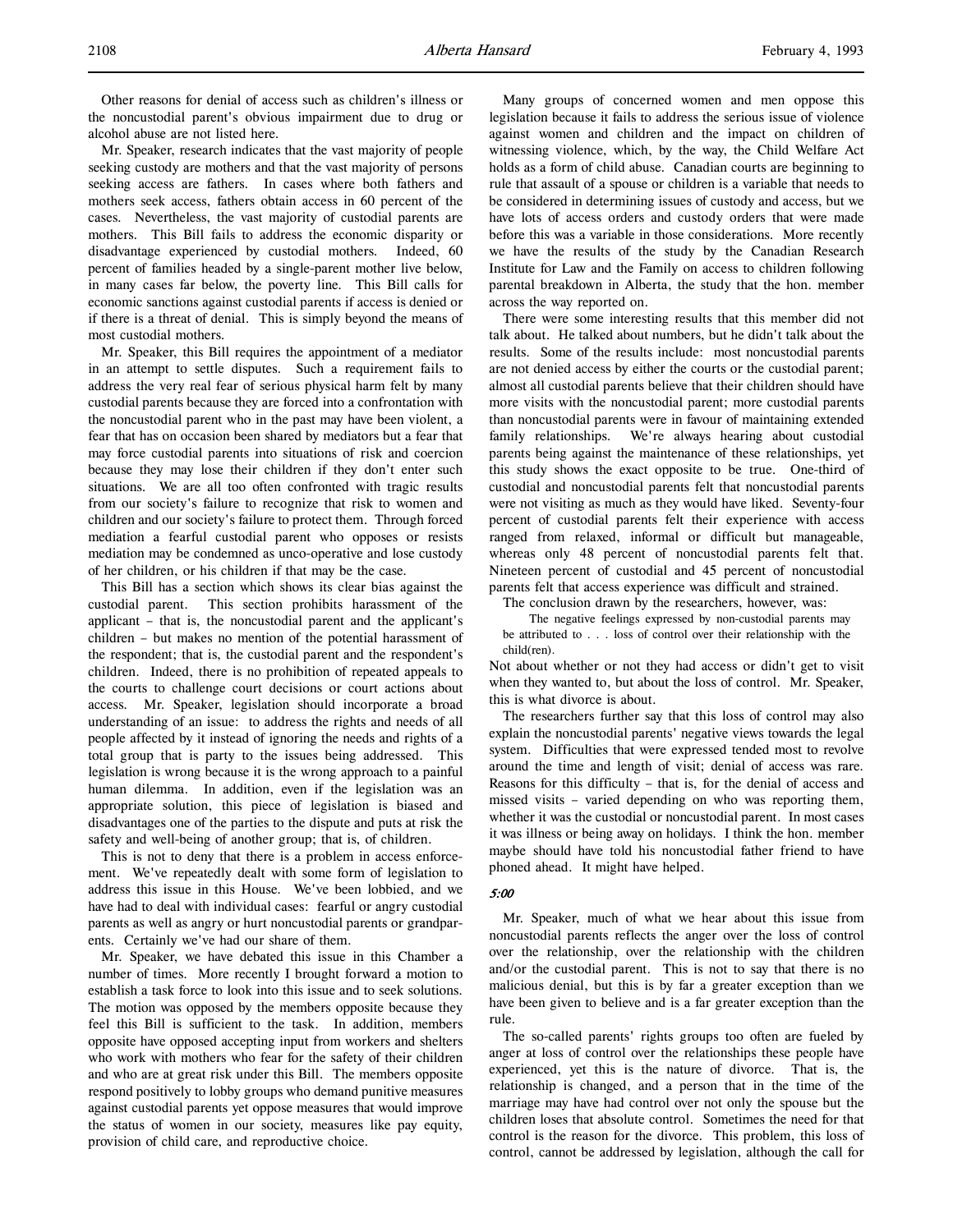this return of control of the custodial parent and children to the noncustodial parent is at the heart of this legislation.

Then we have to say: where are the interests of the children in all of this? Further litigation, further conflict, further involvement in an adversarial process that creates winners and losers in parents creates children as losers all the time. In some cases these children we could call, under the Child Welfare Act, as further victimized and abused. We know that what really harms children in times of divorce is the conflict between the parents. This kind of legislation can only exacerbate and prolong that conflict. It cannot address it because it is a conflict of wills and of feelings and of emotion, and the law has no power in that realm.

Mr. Speaker, we must find solutions that deal with the real reasons for the difficulties: counseling and mediation for parents in which there has been no history of violence, because violence against the spouse or the children makes it quite a different matter. These services must be free, because the majority of custodial parents do not have access to the resources to pay for these services. I daresay, in the end, counseling and mediation would be a lot cheaper for the province, the government, the taxpayers than the costly court systems that we have in place. In the end, we'll save many of our children from ongoing pain and suffering. They will have less stressful and painful childhoods. I think that's what we're talking about.

We may need to have programs for divorcing couples, helping them through the divorce process constructively. Such programs, which I understand are being tried in the United States, would require attendance of the divorcing couple, although not together. It would aid the parents in understanding the needs of their children at the time of divorce, the impact of their behaviour on their spouses and children. I think that's the most important part of it, because I think most parents ultimately want what is best for children.

Another innovative solution has been started in Ontario, where there are supervised access centres which provide neutral, safe, and child-focused settings in which children can be with noncustodial parents and extended family members. Such centres may address the custodial parent's concern for the well-being of their children or the fear of abduction. You have trained child care workers that can observe the interactions between the noncustodial parent and the children and make factual reports back to the courts.

Mr. Speaker, we must have more creative solutions to the problem that this Bill addresses than the law and the courts can supply. We need to take into account the human concerns that we face. Children have a right to be protected, to be nurtured, and to be loved. This Bill does not address those rights, and indeed it may put some children at great risk. Therefore, I urge this Assembly to defeat this Bill.

#### MR. ACTING DEPUTY SPEAKER: Calgary-Buffalo.

MR. DICKSON: Thank you, Mr. Speaker. I rise to speak in support of the Bill. My position is one not defined by ideology but by a pragmatic concern to come up with imaginative solutions to a problem that I think all members of this Assembly recognize.

My perspective, Mr. Speaker, is coloured to some extent by my background, some 21 years practising law, most of that in the family law area, and more recently as a mediator. Like both the previous speakers I agree that there are enormous problems with children being emotionally battered in the course of conflict between their parents. There of course is a significant emotional factor if you have two people separating and each of them grieving the loss of the relationship and separation from their children.

Albertans then look to a legal system. I can say firsthand that we have a legal system which really doesn't address the problem that most people have. It doesn't provide the solutions. It doesn't provide the answers that people want. Too often the system fails not only the litigants, but it fails the children as well, Mr. Speaker. You have delays in Queen's Bench of one and a half to two years until you find an ultimate resolution, sometimes longer. When you need speedy relief in the Court of Queen's Bench, you're looking at 10 minutes on a regular chamber's morning, barely sufficient to deal with a problem of this complexity. If you're fortunate enough to have what's called a domestic special application, you may have to wait a month or a month and a half until you're able to get that time. You're looking at legal costs easily exceeding \$20,000 in a contested custody dispute. Litigation, as I think both the two previous speakers recognize, promotes conflict. It promotes conflict at a time when what is really needed is co-operation and accommodation.

I'm concerned, sir, and I'm convinced that there is no legislative solution to the bigger problem. No single Bill and no series of Bills is going to resolve the full problem. I think there is room for remedial legislation, and that's the way I view Bill 216, as remedial legislation. We need look no further than the current Divorce Act. To anyone that thinks that legislation is the answer, mention has already been made of section 16.(10) of the Divorce Act, what's frequently referred to as the friendly parent provision. While it's true that Madam Justice Trussler and the Tremblay case did some pioneering and the decision was an important one, the day-to-day reality is that section 16.(10) is a provision of the Divorce Act that simply doesn't govern. It doesn't apply in a lot of cases. It's not invoked. It's not relied on by the courts. In many respects section 16.(10) and the whole friendly parent test is cold comfort to too many people going through a divorce action.

I'm disappointed, sir. The Member for Edmonton-Avonmore moved the motion in May of 1992, I think it was, for a task force to be set up, and I understood it had been approved; it had been carried. I'm disappointed that there's been no further action on that.

#### AN HON. MEMBER: It was defeated.

#### 5:10

MR. DICKSON: Oh, I'm sorry. It was defeated, Mr. Speaker. There's no question that the kinds of issues we're talking about require something more than a single piece of remedial legislation. It requires an imaginative response that's going to touch on many different areas, and legislation is but one part of that puzzle.

I have to say that in reviewing the debate that took place with respect to that motion to set up a task force, I didn't agree with all of the analysis and comments from the Member for Edmonton-Avonmore, but I certainly agree with the thrust and certainly agree with the importance of a task force, and I think that's still required, Mr. Speaker.

I'm distressed, Mr. Speaker, that after six years of private members' Bills and debate on the same issue, we seem to have progressed no further. I'm disappointed that this matter hasn't yet made it to the government's agenda.

Much has been said already about the 1992 report from the Canadian Research Institute for Law and the Family. It's true that the report's very helpful, but I think the survey results have to be viewed cautiously. The return rate for the survey that was sent out was only 39.4 percent. You had 890 adults responding, and I know that there are conclusions in the report which are at variance with my own experience. There's a suggestion there that only one parent related concerns of a child being sexually abused by the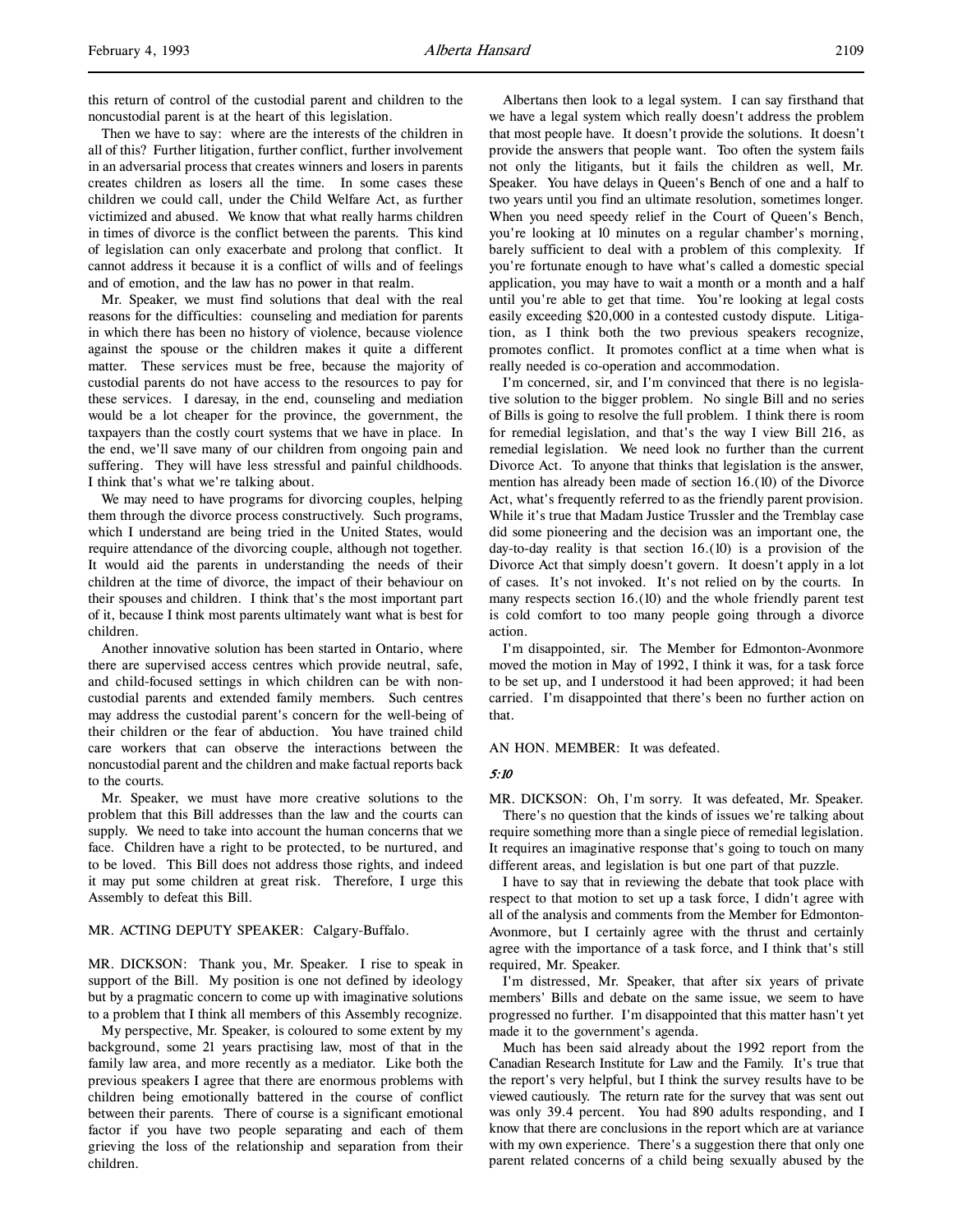I think the positive thing about Bill 216 is, firstly, it recognizes a problem. Far too many children in Alberta are still denied the opportunity to develop a positive relationship with not just one parent but both parents. It's not just parents; there's also a question of grandparents and other family members. I guess one of my disappointments with this Bill is that it still doesn't address the role of grandparents. Having acted for grandmothers, grandfathers, and sets of grandparents, they also have a legitimate concern and a legitimate role to play in children's lives postseparation.

I think, Mr. Speaker, access problems, to the extent that they exist and are not resolved, create other problems in the whole area of family law. It means protracted litigation that otherwise perhaps could be resolved more speedily. It has a significant impact, as I've said before, on grandparents and other family relationships. It has an impact in terms of timely payment of child support. It certainly creates serious challenges for school administrators and schoolteachers on a very practical, day-to-day basis.

Now, having said that, there are certainly advantages and some very positive elements of the Bill. I also have to speak to what I consider some limitations, some shortcomings in the Bill. It deals only with matters under the Domestic Relations Act and the Provincial Court Act. That's a problem because most serious custody matters, sir, end up in Court of Queen's Bench. That's not invariable, it's not without exception, but by and large all serious matters end up in the Court of Queen's Bench. The 1992 study from the institute that's been referred to tells us that 83 of the orders, the vast majority of orders in issue, were under the Divorce Act. Now, that's a statute that isn't covered by Bill 216. Only 9.6 were dealing with the Domestic Relations Act. Only 7.4 dealt with the provincial court. So the vast majority of problems are still under the Divorce Act, and regrettably this remedial legislation doesn't begin to address that.

Sir, in 1991 Alberta had 11 percent of Canada's divorces, 11 percent. That translated in 1991 into 8,389. In approximately half of those cases we know statistically that children are involved, and that requires review of the issues of custody and access.

One of the other limitations, sir, is that it doesn't address the question of reinstating access pending mediation. As important as I think mediation is, I think there's room for a reinstatement of access in the interim, because otherwise you have a very substantial prejudice to the noncustodial parent. Section  $56.1(1)(d)$  is problematic, sir, and I say this as a mediator myself. You can't invite a mediator to come back in and report and in effect sit in judgment on the two people participating in the mediation. The mediator compromises his neutrality and his or her effectiveness if that person is mandated to come back later and give a report and an assessment in terms of, presumably, who's co-operative and who isn't. Any mediator will, I think, do anything possible to avoid that role. They see their role as basically trying to sort out some accommodation between two antagonists.

I think that the definition is too narrow in terms of describing it, and I quote: "wrongfully denied access." Well, there's a wide range of access frustrated. It may not be outright denial, but there are all kinds of ways that access can be hindered and obstructed. It seems to me that a broader definition would be much more helpful and better address the mischief that I think is intended.

Thirty days, in section 56.1(3), is too short. Six months would be a more reasonable outside time period to bring to court issues and concerns relative to access denied. The Act, and this is a more important limitation, sir, only applies to an order for specified access. I can tell you from my own experience that that rarely happens or at least not in the majority of cases. That's confirmed by the same institute report, which indicated that only 32 percent of court orders involved specified access. In provincial court it's slightly higher, but it's still only 45.6 percent. So we're still dealing with less than half of orders which have specified terms of access. I don't see why it isn't expanded to include reasonable and generous access provisions, because a court can deal with those as well.

#### [Mr. Speaker in the Chair]

As I've said before, the Bill does not address the issue of grandparents. I was interested in the motion that had been brought by the Member for Redwater-Andrew, and I would have thought that this would have been an appropriate opportunity to integrate some of those legitimate concerns that grandparents have. There is also no provision in this Bill, Mr. Speaker, for variance. I think it's absolutely essential that there be such provision in it. It also doesn't address another very common problem, and that is that too many noncustodial parents don't exercise the access that's prescribed. I think that's an important matter, a matter raised by the Member for Edmonton-Avonmore, and I agree that that ought to be part of the scope of what's dealt with.

There are a host of other things that we have to do to address this problem. In Calgary the Pastoral Institute runs a program called Children of Divorce. There's a waiting list for that program of at least two months the last time I looked. We need more programs like that in this province. There have been numerous studies done that talk about what sort of access best advantages children. The Stanford child custody study and the northern California mediation centre access guidelines: there's a wealth of material available. We have to be able to access that. Hamilton, Ontario and the Manitoba conciliation services also have done a great deal of work and prepared literature and research in terms of access that's appropriate.

## 5:20

Much has been said in terms of the custody mediation project. Well, Mr. Speaker, the reality is that it's a good idea, a good program, but it's woefully underresourced. For the entire city of Calgary there are two mediators available through that program. As a consequence, the wait to get in there is often months. In fact, people in the program have requested at least another three mediators. Well, I expect the same situation obtains in Edmonton and in other parts of the province. That has to be addressed.

There's a need for change, sir, and there's certainly a need for reform. It's an immediate need, and it's a large need. I encourage support for the Bill not because it solves the problem – and I say again that it does not solve the problem – but I think it starts to address the problem. I guess the point where I part company with the Member for Edmonton-Avonmore is that I agree that much more has to be done, but I don't think we serve Albertans well if we say that if we can't do it perfectly, if we can't do it in a full package, we can't start chipping away at the problem. I think that's the advantage of the Bill that's before us, sir.

Thank you very much, Mr. Speaker.

MR. SPEAKER: Olds-Didsbury.